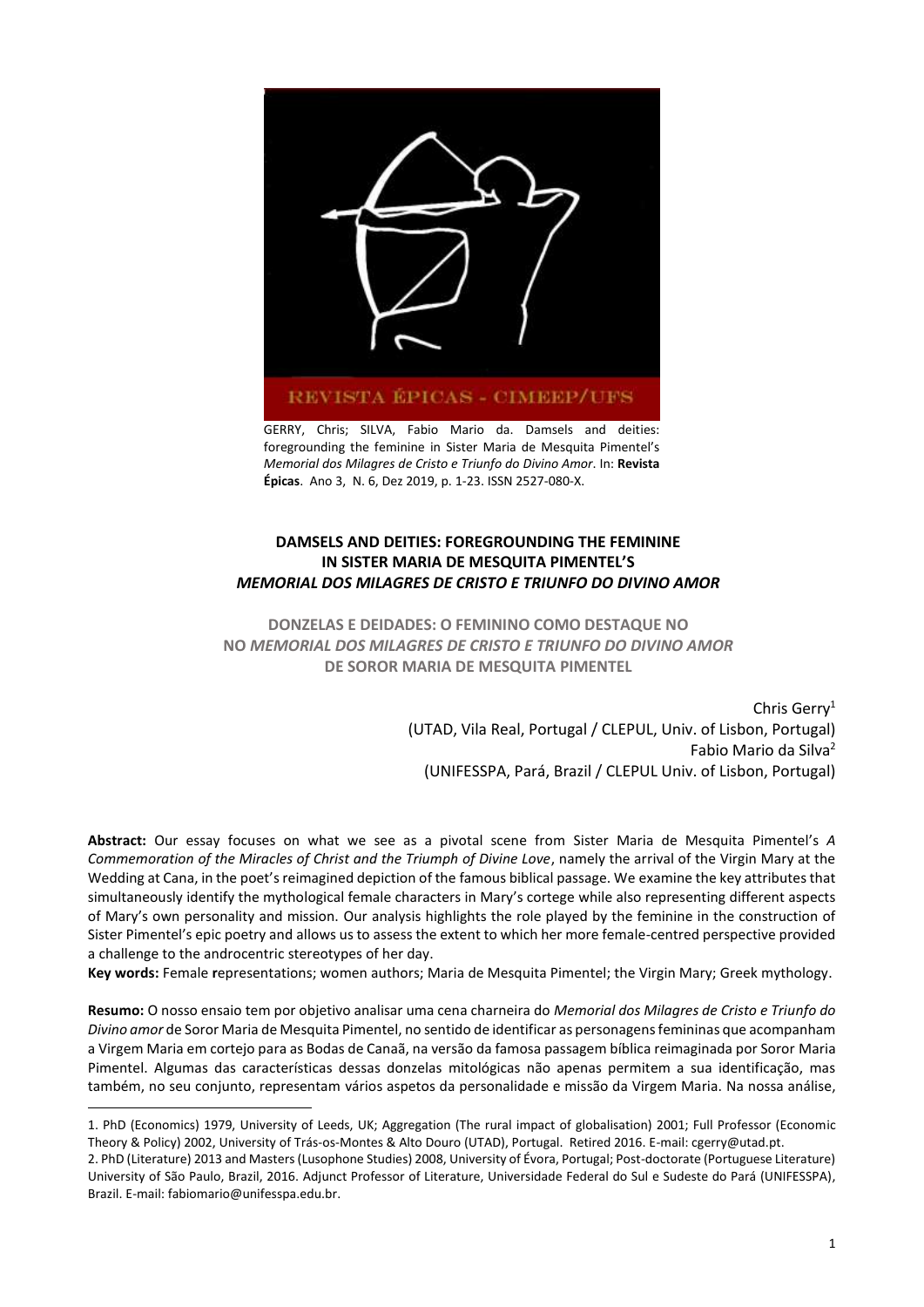destacamos tanto a importância do feminino na construção desta obra de poesia épica, como o grau de divergência entre a perspectiva proporcionada por Soror Maria Pimentel e os estereótipos androcêntricos da sua época. **Palavras-chave:** Representações femininas; autoria feminina; Maria de Mesquita Pimentel; A Virgem Maria; mitologia grega.

#### **Introduction**

1

As the author of three volumes of epic poetry tracing the childhood, miracles and passion of Christ (*Memorial da Infância, Memorial dos Milagres* and *Memorial da Paixão<sup>3</sup>* ), Sister Maria de Mesquita Pimentel (1581-1661 4 )could be considered both exceptional and marginal. After taking holy vows, she spent the rest of her life attached to the Cistercian Convent of São Bento near Évora, South-Central Portugal, close to her birthplace. Though her poetry appears to have been aimed at a mainly female readership, unusually for 17th century literature of this or any other genre, in telling the story of Christ, it is female characters who are foregrounded by the narrator, ranging from the Virgin Mary herself, through various female allegorical representations of virtues (such as Wisdom) and vices (such as Vanity), to the four damsels who form the Virgin Mary's entourage when she attends the wedding at Cana.

In Portugal, as elsewhere in Europe, from time immemorial women had been routinely subjected to arranged marriages aimed at defending family wealth and status, and were unable to work outside the home, manage any assets held in their own name, or seek a divorce. Those who opted, freely or under compulsion, to embrace an enclosed religious life, often did so on the grounds that it was preferable to being subjected to an equally cloistered domestic servitude in a family home, be it their own or some else's. For many, this alternative form of seclusion provided a means of gaining the literacy and associated skills on which their future intellectual and spiritual development depended, as well as offering opportunities to increase their personal self-realisation and enhance their social status. However, as Vanda Anastácio (2013, p.19) points out, the small number of nuns who saw study and, above all, writing as a means of self-fulfilment, were to experience a marginality that was particularly acute: "Portuguese literature has been described by critics as a universe in which literary authorship is so synonymous with male authorship that it is virtually impossible to produce an historical narrative of women's writing"[our translation].

In spite of the unprecedented status of Sister Maria Pimentel as the first woman to publish an epic poem in the Portuguese language<sup>5</sup>, her work remained invisible for almost 400 years until the publication of recent research by authors such as Isabel Morujão (1998), Antónia Fialho Conde (2009)and Fabio Mario da Silva (2014, 2016a, 2016b, 2017). She provides yet another historical example of the lack of recognition

<sup>3.</sup> Sister Maria de Mesquita Pimentel planned a trilogy of epic poetry on the birth, miracles and passion of Jesus, respectively. Only the first was published in her lifetime and has recently been re-edited with an introduction by Fabio Mario da Silva (Pimentel 2016). The second and third parts existed only manuscript form and had to be transcribed before publication, each also accompanied by an introduction by Fabio Mario da Silva (Pimentel 2017 and Pimentel, forthcoming).

<sup>4.</sup> There is still some uncertainty concerning the precise dates of Sister Maria de Mesquita Pimentel's birth and death. We have adopted those suggested by Diogo Barbosa Machado (1752, p. 427) in volume III of his *Biblioteca Lusitana*, *Crítica e Cronológica*.

<sup>5</sup>. "By writing an epic text – a genre that constituted the pinnacle of the masculine authorial project – Sister Maria Pimentel emerges, in the European context, as a pioneer, preceding even that great figure of French literature, Anne-Marie du Bocage, whose *La Colombiade, ou, La foiportée au nouveau monde* (1758) was the first epic text to be written by a Frenchwoman, and whose work, through translation, has attained truly global status" (Silva, 2014, p. 98).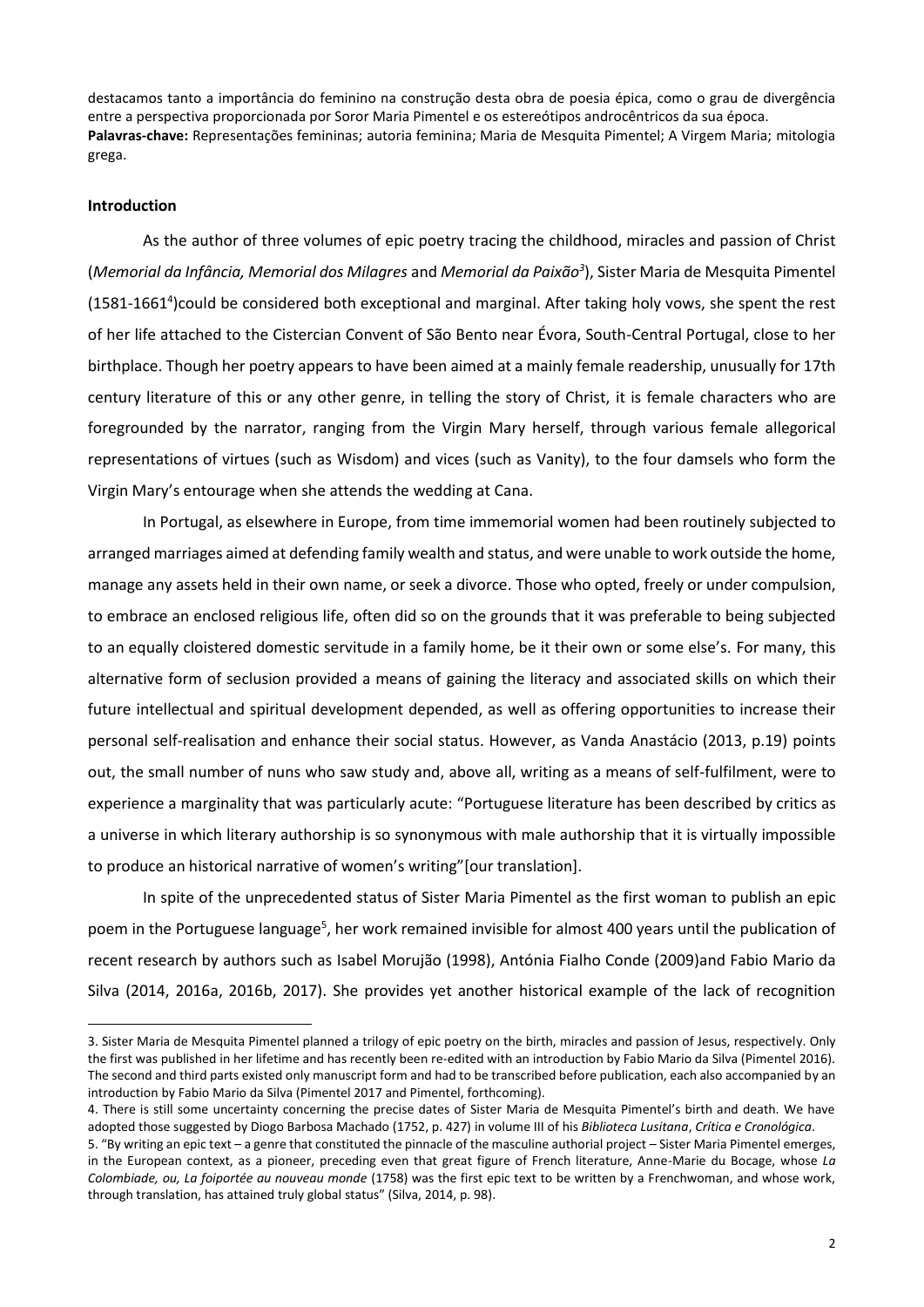accorded to women writers and the marginal position that, over the decades and centuries, they were attributed in the creative community and in the literary canon. Commenting on the oblivion in which Sister Maria Pimentel's work lay for so long, and what may have motivated her display of "reckless daring" in both her choice of theme and her foregrounding of women characters, Ana Luísa Vilela (2017, p. 71) elegantly poses the key questions:

> "Can a Baroque epic be written as early as 1639 by a woman [who claimed to be]'so lacking in science'? Can a woman author be so daring as to use epic poetry to address a theme of the first water, namely the childhood of Jesus? Is a profoundly Catholic epic written by a 17th century Portuguese nun at the time of the Inquisition still able to enchant us today, whether we read it as an impassioned prayer, or as a devotional narrative whose metre has been delicately crafted to be simultaneously heroic and intimate? Yes, on all counts" [our translation].

To these pertinent questions, we would add one more: "Can a woman author be so courageous – or, indeed, so reckless – as to use epic poetry to deliver a message of hope to women, and remind men of the value of prudence? Of course, no epic poetry is ever devoid of an ideological underpinning of some description; its purpose is typically to deploy narrative and allegorical devices to identify and juxtapose attitudes and behaviour deemed virtuous and those deserving of condemnation. As Bowra (1962, p. 13, *apud.* Silva, 2014) reminds us "The great hero (…) appeals to two deep impulses of the human heart, the desire for glory and the respect for sacrifice. (…) The hero sacrifices his life and wins thereby an immortal glory".

In the light of studies already undertaken of how and why Sister Maria Pimentel came to give such prominence to female characters, the present article seeks to highlight some of the nuances of female characterisation that emerge in a single but pivotal scene in Canto 3 (stanzas 20 – 53)of the *Memorial dos Milagres de Cristo e Triunfo do Divino Amor*("A Commemoration of the Miracles of Christ and the Triumph of Divine Love"), portraying the Virgin Mary's arrival at the wedding at Cana. This depiction strays from the strict Biblical account (in John 2. 1-5), in which the mother of Jesus was present at the wedding feast and urged Him to act over the shortage of wine; the scene begins before the wedding, with Sister Maria Pimentel imagining the Virgin Mary's arrival accompanied bya female entourage. This device provides a means of familiarising the reader with various aspects of Mary's character and role, thereby further endorsing her as a key focus of veneration.

Without ever confirming the identities of the four damsels, the narrator gradually reveals them to be mythical deities by presenting a poetic inventory of their respective gifts and predispositions, in the hope that the reader will interpret them as aspects of the Virgin Mary's own character and attributes. As Silva concludes: "In a single – indeed, singular – personality, Mary combines the attributes of beauty, fragility and bravery, and is described [by Sister Maria Pimentel] as a woman of superhuman characteristics: 'Not only in the perfection and grace of her soul is she a singular and superhuman phoenix'."(2016b, p. 100; our translation).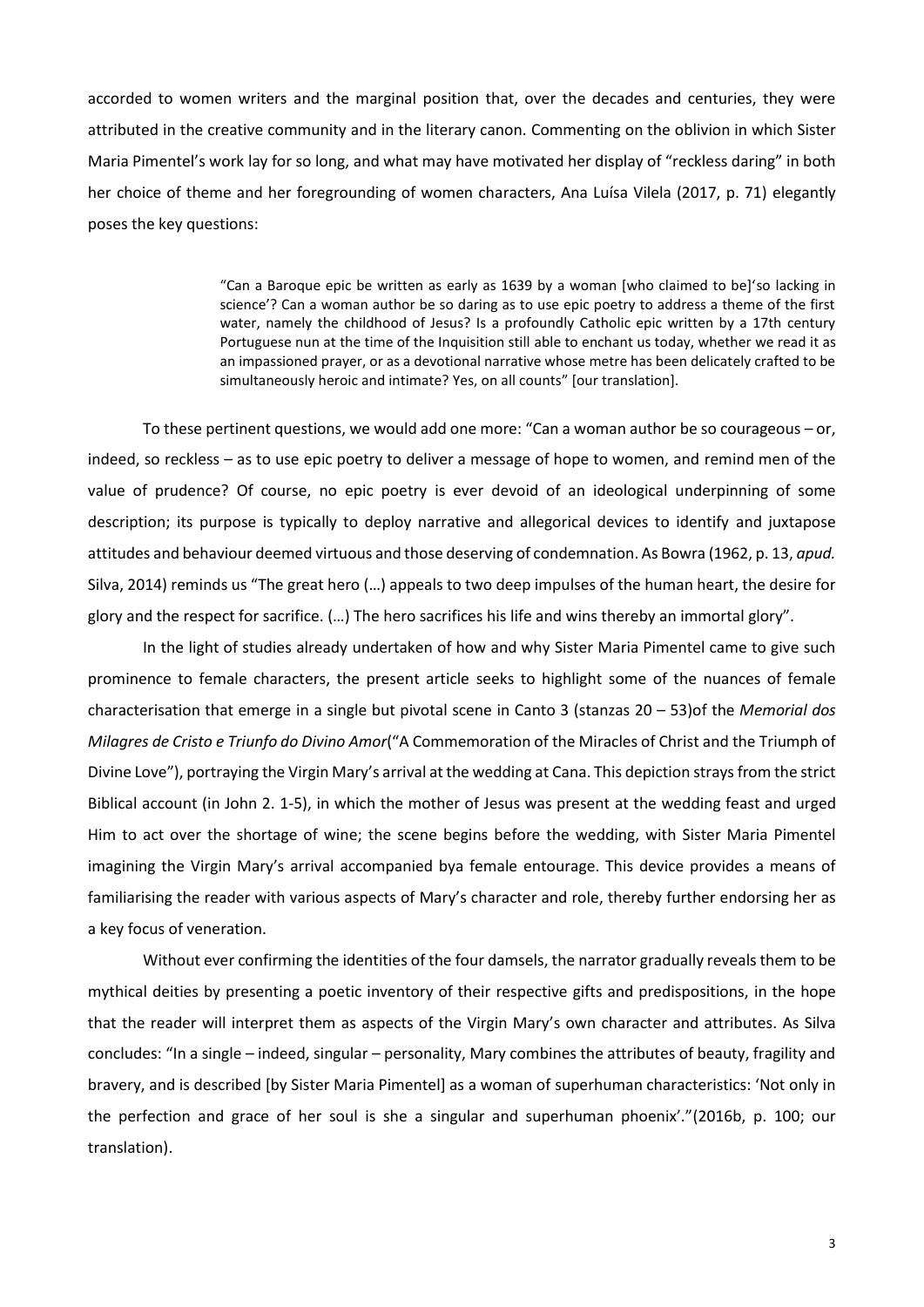Before Sister Maria Pimentel began her exercise in epic poetry, so much ink had already been spent on glorifying masculine feats in both prose and verse that she decided to highlight feminine deeds and, in doing so, subtly undermined the stereotype underpinning the limited respect or trust that men have conventionally accorded to women. To this end, she deploys a Chorus of four goddesses – not quite the classical Greek Chorus but something in that style – as a dramatic device evoking a wider feminine community that also comprises the poet, the narrator, the inspirational muse and the women who so courageously followed Christ<sup>6</sup>, all of whom make their varied contributions to the process of foregrounding the feminine. Seen this way, the *Memorial* is a paean to women, to sharing and to mutual appreciation, and to the formation of a uniquely female system of values (Silva, 2017, pp. 24-25).

Before proceeding from these preliminary considerations to a discussion of the stanzas that describe the Mary's attendance at the wedding at Cana, presented throughout in both their original 17th century Portuguese and in a relatively free English translation<sup>7</sup>, it would be helpful to make our (hypo)thesis more explicit. We believe the identification of the four damsels to be a crucial factor in understanding the Sister Maria Pimentel's decision – in a work that, after all, announces itself as thematically focusing on Christ's birth, miracles, and passion – to foreground the feminine. Sister Maria Pimentel casts the Virgin Mary in the role of an "epic heroine" (Silva, 2014, p. 56) and introduces four anonymous female characters who, by virtue of the qualities and mission attributed to each of them by, represent one or more facets of the role and Mary's personality, not only in this portrayal of the first miracle performed by Jesus, but also in the epic poem's account of the unfolding of the last phase of His life on earth. This device allows the author to explore more deeply various facets of the Marian personality<sup>8</sup>, and to deliver certain 'messages' not only with regard to the female condition in 17th century Portugal but also, we believe, the qualities that might better equip the civil and religious authorities to challenge or, indeed, channel public agitation over continued Spanish suzerainty.

<sup>6.</sup> The Bible refers to women such as Joanna and Susanna who materially sustained Jesus and the disciples, and to others who accompanied them during His ministry. Just a few women witnessed the crucifixion (the so-called Three Marys – Mary the mother of Jesus, Mary of Clopas and Mary Magdalene) and/or attended the burial of Christ (Mary of Clopas, Mary Magdalene and Mary Salome). Among those who first confirmed the resurrection – the "myrrh-bearers" so revered in the Orthodox Christian tradition – can be counted Mary of Bethany (the sister of Lazarus) and Mary (the mother of James).

<sup>7</sup>. Chris Gerry's English translation endeavours to reproduce the *ottava rima* ABABABCC that Sister Maria Pimentel employed, i.e. the rhyme scheme that Boccaccio, Camões and later Byron, among many others, used for their own epic and mock-epic works of poetry. It also adheres to the original metre, the *iambic pentameter*, albeit with some occasional use of eight syllable rather than the more typical ten-syllable lines. The translator is grateful to his co-author Fabio Mario da Silva and to Cláudia Pazos Alonso for their suggestions and corrections.

<sup>8</sup>."According to the narrator, there are several facets to Mary's personality and numerous qualities she displays: (1) her virginity (Canto III, stanza 60, p. 43; Canto V, stanza 19, folio 69; Canto VII, stanza 55, p. 107; Canto IX, stanza 46, p. 134); (2) her divinity (Canto VI, stanza 48, p. 88); (3) her majesty (Canto III, stanza. 68 fl. 45; Canto IV, stanza 4, folio 52; Canto V, stanza 16, folio 68); (4) her prudence (Canto III, stanza 63, p. 44); (5) her beauty and the sweetness of her character (Canto III, stanza 70, folio 45); (6) her maternal nature (Canto VI, est. 48, fl. 88; Canto X, stanza 79, p. 156); and (7) her uniqueness/perfection (Canto IX, stanza 43, p. 133; Canto X, stanza 8, p. 144)" (Silva, 2014, p. 56; our translation).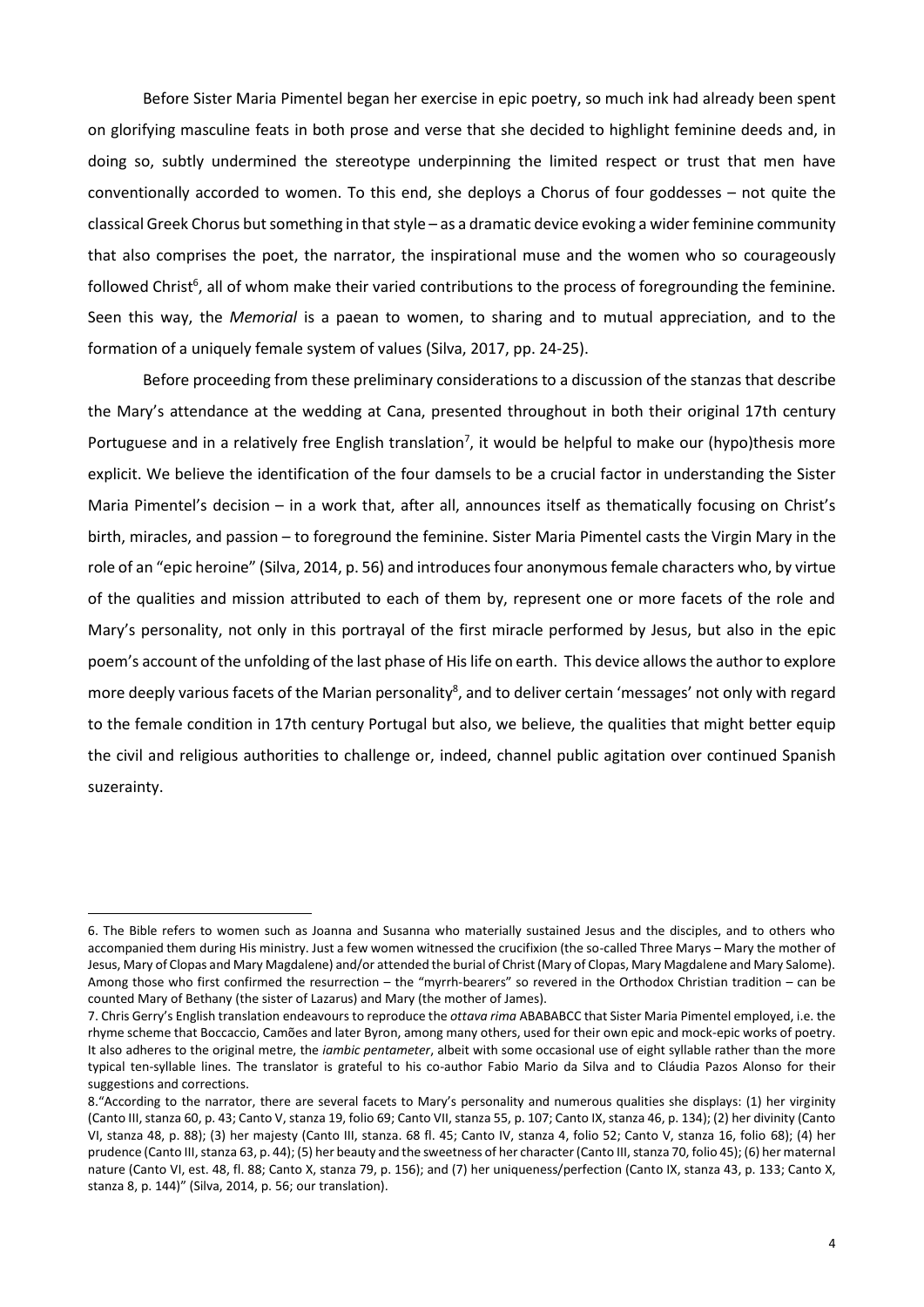### **Damsels and deities: identifying the Virgin Mary's entourage at the wedding at Cana**

In her depiction of the wedding at Cana, even before Jesus performs what is taken to be the first public miracle of His ministry, namely the transformation of water into wine, Sister Maria Pimentel evokes a very striking scene. The Virgin Mary arrives at the wedding accompanied by four damsels carrying her on what appears to be a throne.<sup>9</sup> Here are the first stanzas, describing the moment when she and her entourage are first seen approaching the house where the wedding is to be held.

## **1.1** *The arrival of the Virgin Mary and her entourage.*

**[20]** A Santíssima mãi cousa é notória **It has now become a well-known story –** Que quando era decente ia seguindo Mary, a young woman no more Com glória acidental a toda a glória Followed, in a peerless act of glory, De sua divindade ir descobrindo Revealed His divinity; and therefore No primeiro milagre inestimável Worked His first miracle that day

[21] Sucedeu que em Canaã de Galileia It came to pass in Galilee, Que era uma vila rica tão vistosa In Cana, a rich and resplendent town Outro senão achava mais lustrosa and a subset of A wedding feast garnering great renown Umas bodas de muito boa estreia Was consecrated lavishly Mais que nobre real pois a escritura By the presence, so Scripture is telling, Afirma nela estar a Virgem pura. Of the Virgin in the host's fine dwelling.

Foi Cristo verdadeiro Deus eterno But Christ, God true and eternal Com desejo entranhável esperando Who was so keenly awaiting the one Daquela em quem reinava o amor materno For whom motherly love is her kernel. Dos discípulos ia acompanhando And the disciples He had brought along E o vão seguindo alegres e gozosos And they'd gladly follow Him all their days Como sombras de seus raios fermosos Like shadows cast by His shimmering rays.

Ser levada entre aplauso copioso She be received as befits her station – A soberana mãi que é paraíso entra entrar en His sovereign mother, our paradise, Horto cerrado fresco e deleitoso **Calculario Contravellato Contravellato Contravel** Our walled garden of lush vegetation. Que em suas obras é maravilhoso entra en entrar His every work – a true revelation – Ordena ir metido este tesouro He ordered this pearl of value untold

O filho que de Amor a vai ferindo The son whose love would grieve her sore. E chegando-se já perto a vitória The time drew near that would ensure He Achar-se ela ali é indubitável. With Mary present, as the Scriptures say.

Que enquanto o mar abarca e o sol rodea Bathed both by the sunlight and by the sea. Se fizeram em casa generosa With nuptials that would joyfully be crowned

**[22]** E para este banquete convidado Who had been invited to join the throng Que sua vida era o seu governo error entity and the He'd guide their lives with a hand paternal.

[23] Consultou o Senhor com sumo aviso **Our Lord asked that when His mother arrived** E por traça de seu alto juízo With the fine judgement that characterised Por singular em labirintos d'ouro. Dressed in fine fabrics embroidered with gold.<sup>10</sup>

**[24]** Porque os campos e flores alegrando But why do fields and flowers rejoice,

1

<sup>9.</sup> The Portuguese word for throne (*trono*) need not be translated literally, even though, as the future Queen of Heaven, Mary clearly merits one. We could easily imagine the four damsels carrying the Virgin Mary on a sort of open litter or lady chair (*cadeirinha*), resembling the decorated floats (*andores*) on which holy statuary is often borne in religious processions in Europe and the Americas. In our translation, however, we suggest that the damsels gather around Mary, enclosing her as if in a bower of intertwined arms. 10. Rather than denoting royal "cloth of gold", the curious term *labirintos d'ouro* probably refers to a style of embroidery, called *bordado labirínto* in Portuguese and "cut-work" or "drawn-thread work" in English. Threads are selectively removed from the fabric, the borders left intact, the resultant mesh providing the structure on which motifs are embroidered – in this case using gold thread.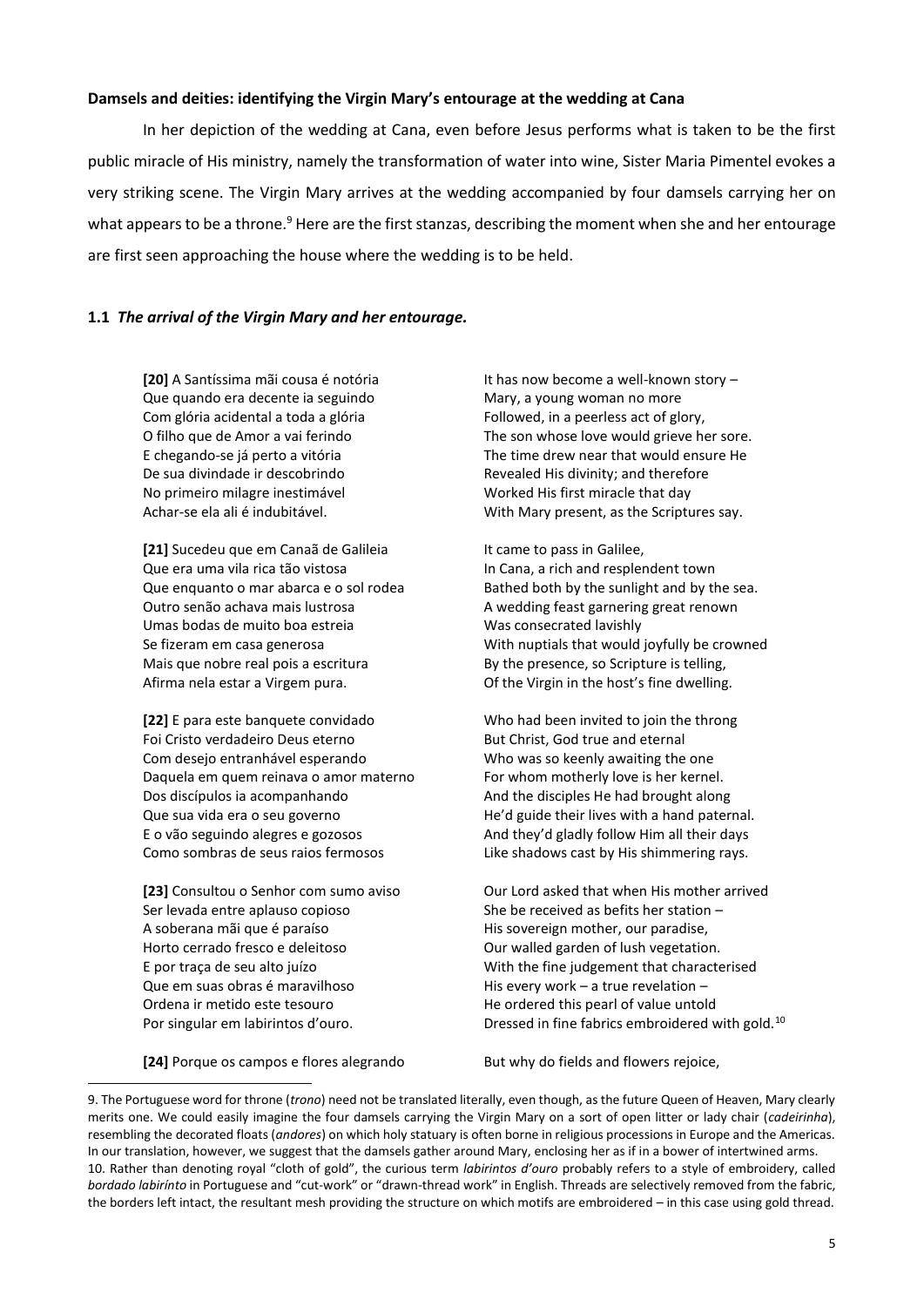As fontes de cristal emudecendo Crystal springs run quietly down, As aves volatis lisonjeando and birds flatter as they give voice, Os sentidos humanos suspendendo And humans look perplexed and frown? Vinham quatro donzelas caminhando Four damsels now approach, with poise Que para se ir seu lustre engrandecendo And with radiance that do so abound Não val engenho arte nem ciência That Art and Science are abjured Que é pobre de epítetos a eloquência. For their poverty of both style and word.

[25] De cândidas e ricas vestiduras **In their rich and immaculate attire** Lisonjeando a vista vem trajadas They grace the vista even from afar Que a todos a sua luz deixa eclipsadas **Outshining every celestial star**; Para ornato de suas formosuras Their golden filigree belts do inspire E louros porque tudo se lhe deve Laurels a sign of the respect they owe

Luzidas muito mais que estrelas puras Blazing more brightly than pure astral fire Traziam cintos douro delicadas The thought that no jewel their beauty mars; De esmeralda imortal nas mãos de neve. To the gem they bear 'tween hands pale as snow.

In the last line of this excerpt there is a reference to the "immortal emerald" (*esmeralda immortal*) which, taken literally, the damsels carried between them; according to legend, this was a large greenish, tablet-shaped stone (possibly jasper) bearing a cryptic inscription by the same Hermes Trismegistus who had revealed to mortals the secrets of alchemy.<sup>11</sup> Obviously, the intention of the reference is allegorical, with the tablet symbolizing the Mother of Jesus – she who is so intimately connected to God, the Holy Spirit and Jesus, and she who will act as the interlocutor and intercessor between earth and heaven – with the metaphor echoing both the function and wisdom of Hermes Trismegistus, and the process of oracular communication in ancient Greece and Rome.

In each of the following four sections of Canto 3, a narratorial voice provides an introduction, in most cases limited to a single stanza, followed by several more in which the damsel in question appears to read from a scroll of parchment (*letreiro*), on which she has written a sort of testimonial, in which she describes her powers and priorities<sup>12</sup>, thereby obliquely hinting at her identity.

# **1.2 The first damsel / deity [folio 60 verso – folio 62]**

From the symbols she bears and the statements she makes, we can associate the first damsel with the Titan goddess Themis who, together with her daughters Dikē, Eunomia and Eirene, represented different aspects of justice and order in Classical Greek mythology.<sup>13</sup> Both Themis and Dike are often depicted holding

**<sup>.</sup>** 11. For the various versions of the inscription on the tablet and some associated commentary, see [https://www.sacred](https://www.sacred-texts.com/alc/emerald.htm)[texts.com/alc/emerald.htm.T](https://www.sacred-texts.com/alc/emerald.htm)he mythological figure of Hermes Trismegistus was the result of a syncretic fusion of the Greek god Hermes and the Egyptian god Thoth. Supposedly, the tablet was rediscovered during Alexander the Great's eastward advance and then lost or hidden again. According to inscription, Hermes Trismegistus had mastered all three parts of the philosophy that explained how the world functioned – alchemy (the science of the sun), astrology (that of the stars) and theurgy (that of divine works).

<sup>12</sup>. We do not provide precise bibliographical references in the text for all the 'clues' to each damsel's identity. To identify each of them, we drew heavily on a multiplicity of dictionaries of classical mythology and online resources dealing with divine symbology and genealogy. The dictionaries and sites most frequently used in this exercise are included in the bibliography.

<sup>13.</sup> Themis was originally a prophetic divinity, an attribute she inherited from her mother Gaia. She conducted oracular ceremonies at Delphi, where she communicated divine law to mortals, as well as divine will (i.e. 'revisions' to those laws). Subsequently, Themis became responsible for divine justice, and her daughters Dikē, Eunomia and Eirene for mortal justice, order and governance, and peace and prosperity, respectively.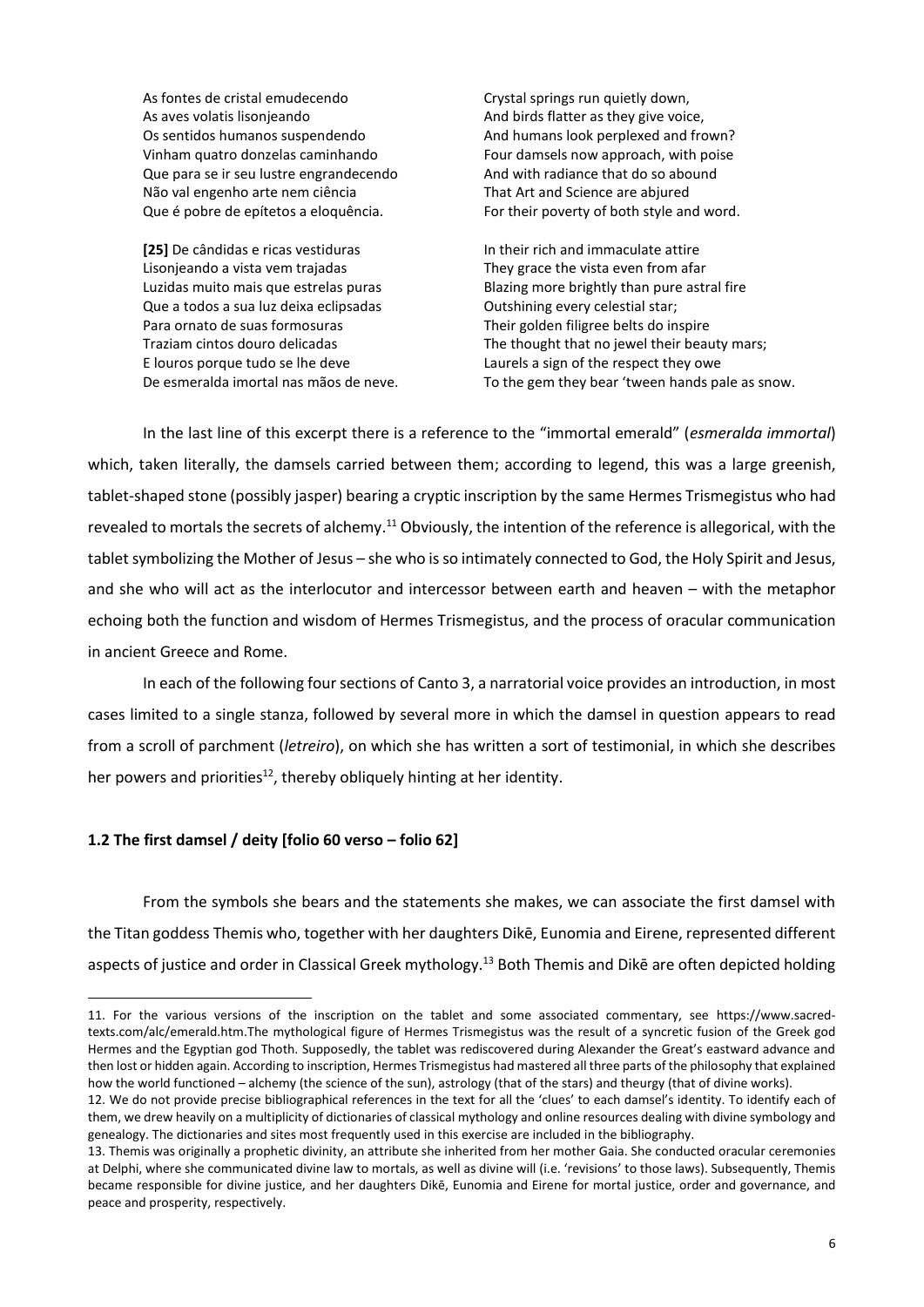a set of scales in one hand and sometimes also cradling a cornucopia in the other, the former symbolising divine order, law and justice, and the latter signifying the continued flow of creature comforts that the proper observation of social customs will ensure. In Sister Maria Pimentel's portrayal of Themis, the goddess sholds the familiar scales of justice in one hand and, we assume, her parchment in the other.

**[26]** A primeira que cetro rico alcança The first a jewelled sceptre bore Se bem por ser de Deus vivo retrato The living image of God's own figure Trazia de ouro fino uma balança entre a And carried scales of golden ore Por peregrino modo dela lança And like a faithful pilgrim wore

Com matizes de novo luzimento Justice in a much more convincing hue Para lustre de seu merecimento To add lustre to its virtues A seu louvor fizera tiro franco Could praise justice so simply yet in full, Que tudo mais sem fim ficava em branco And leave the eternal unknowable'.

**[28]** Não direis minha alteza toda inteira 'Speak not of my exalted state Singular soberana e excessiva Singular, exceptional, sovereign, Porque aqui quero ser só pregoeira Here my only task's to adjudicate Daquela parte que é distributiva With equity those who've sinned. O meu lugar está na cabeceira **And to advise my Lord is my happy fate** Porquanto entre as morais virtudes belas Divines of my own sex call me Primeiro as teólogas me põe capelas. The bedrock and peak of morality'.

**[29]** Não nasci para mim pois sou Rainha 'I'm born to serve for I am Queen. Que meu ser de mim própria me escassea Of my own self not much is left; Consiste meu valor o se encaminha The good fortune of others, so it seems, Exemplar sou do sol, ventura minha My fate is to be like the sun – I mean, Pois tanto fico mais engrandecida My acclaim will never abate Quanto for mais a ele parecida. As long as it's the sun I emulate'.

**[30]** Porque assim como o sol belo alumia 'For just as it kindly sheds light E neste de luzida bizarria On valleys, escarpments and distant trails Os outeiros, os vales e horizontes Waging its bizarre lucent fight E como em rutilando o claro dia In which its powerful rays never fail Reverbera nas mais liquidas fontes To glint off every watery detail Dando, sem exceção por excelência Sharing the light with everyone A luz que lhe quis dar Deus per essência. That God had once kept for the sun'.

[**31**] Assim minha nobreza que é maciça 'My nobility stands on solid ground Em ir sempre jamais sem ser remissa At all times to ponder what I propound. Que o supremo e Real ser da justiça Justice, to reign supreme, must be found Consiste em dar a quantos são criados To give each creature on land, sea or air

Que pesar justamente tem por trato To assess all rights and wrongs with rigour Um rótulo luzido em seu ornato A badge that burned bright with untold vigour Que com cegar a vista luz tão pura And with rays that no man's sight could survive Bem se podia ler esta escritura. Lit the words on the scroll she held up high:

**[27]** Ainda que os pincéis superiores 'Though greater painters than I now portray Pintaram da justiça as vivas cores In a brand-new light, as some like to say Só ela que conhece seus valores **Only she who knows the part that it plays** Só ela que conhece seus valores Na ideia imortal do pensamento In arming our minds with timeless values

Sempre minha coroa é mais altiva Thus my crown's the proudest of all my kin.

Ao fim de melhorar a sorte alheia I'm bound to advance in ways that are deft. Beleza que me doura e formosa With beauty gilding me in warp and weft –

Me faz força que empregue meus cuidados So I have strength and patience to take care A todos dando forma em seus estados My acts will make known a truth all should share: Sem nunca escassear o que mais custa That which is priceless yet common as sand –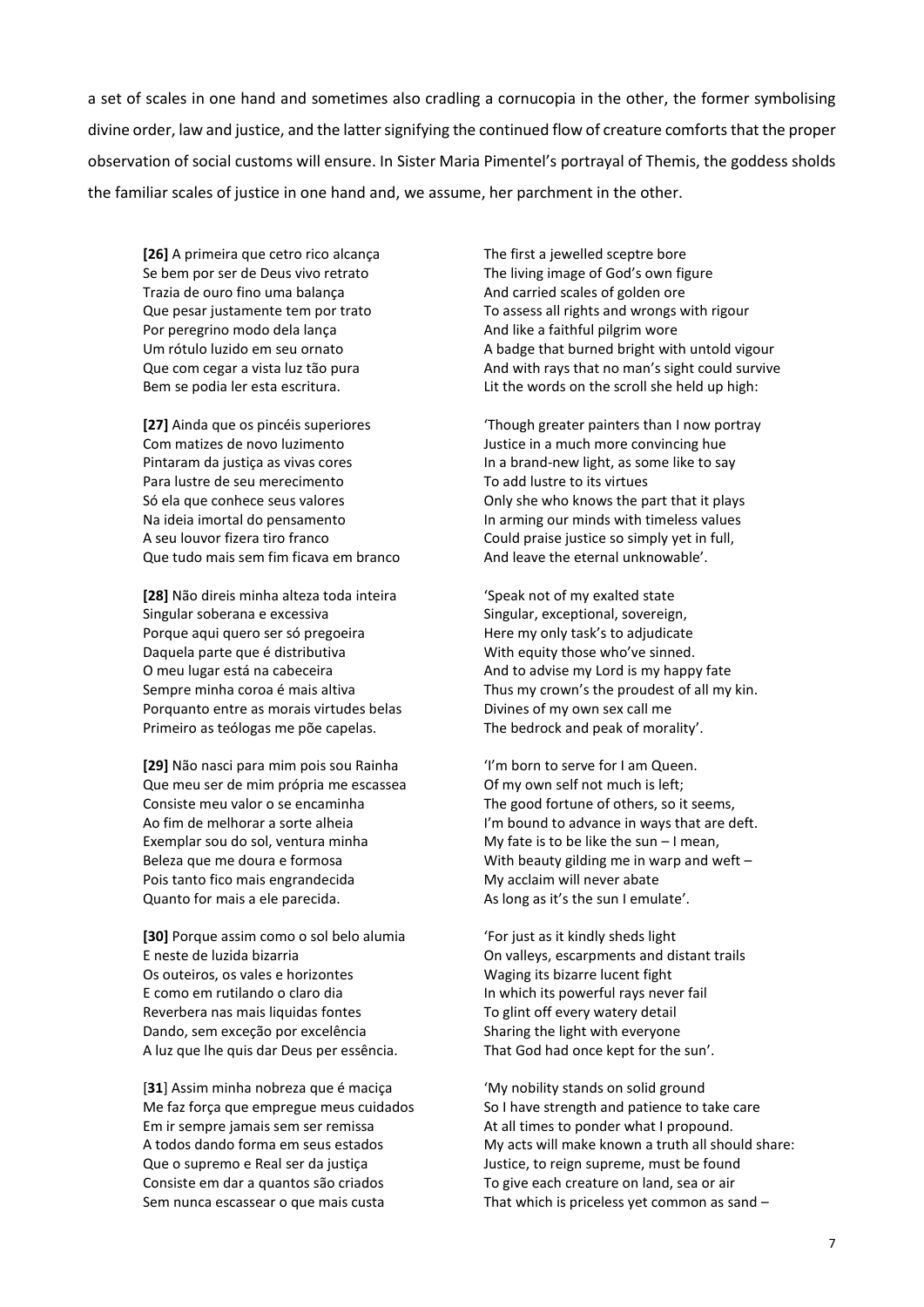**[32]** Metáfora sou eu, vivo traslado 'I'm a metaphor, I can trace my line Da sacra original justiça pura Back to primal justice, holy and pure, Rica jóia de Adão naquele estado Alexandre De State that was Adam's jewel so fine De vida, glória, luz e formosura entrance a A life of such wondrousness and allure. Pois perdido este bem pelo pecado All that once had been favours divine E ficando estragada a criatura Was lost, Eden spoiled, so I'm sure Vou tudo justamente reformando That I'll be just, righting all that failed Para que a sem-razão não vá reinando. Lest evil return, unreason prevail'.

 $\overline{a}$ 

Aquilo que lhe toca com mão justa. Treating each case with an impartial hand'.

As the consort of Zeus, Themis earned the title "The Lady of Good Counsel", and sat at his right hand, a privileged position from which to guide and temper his decisions. In the prefatory stanza 26, she is said to wear – almost as if it were a pilgrim's shell – an ornament that shines brightly enough to blind, but whose rays illuminate the parchment that she holds up high. In her testimonial (stanza 28), she modestly stresses that her royal status as the wife of Zeus is a secondary consideration, and that adherence to divine law is paramount, her main concern being to apply appropriate punishment regardless of the transgressor's status.

At the end of the same stanza, Themis stakes her claim as *prima inter pares*, asserting that her crown – i.e. that symbolising divine justice rather than her alliance with Zeus – is the "proudest" of the four. Her stalwart defence of the primacy of divine laws, moral rectitude, equality and impartiality has earned her veneration, particularly from women of the church and/or with strong religious convictions ('Divines of my own sex call me / The bedrock and peak of morality'; *(entre as morais virtudes belas / primeiro as teólogas me põe capelas*).<sup>14</sup>Here we have a first example of Sister Maria Pimentel providing her readers with an opportunity to identify a quality attributed to one of the goddesses – in this case impartiality in justice – as a quality that should be associated with the Virgin Mary herself.

In stanza 29, Themis poignantly comments on the burden of her duties as queen and counsellor to Zeus in a manner that reflects the plight of women high and low. She begins by saying that she was not born "for her own sake" (*não nasci para mim*) but to be selfless, as a queen seeking only to improve her subjects' destinies and, by so doing, to gain favour and renown. It seems, however, that selflessness can amount to an act of auto-anthropophagy, something women recognise better than most. Obliquely, Themis is pointing to the contradiction that, by only serving others, she (and, by extension, mortal women) maybe depleting rather than replenishing their own individual essence as a person: "of my own self not much is left" (*meu ser de mim própria me escassea*) she says, almost despairingly. Here, the dialectic between abnegation and selfaffirmation seems equally valid, whether examined from the perspective of gender or that of spirituality, and has particular pertinence when viewed from within a hierarchised convent community by an erudite nun writing for a predominantly female public.

In the penultimate stanza of this section, Sister Maria Pimentel pointedly emphasises that equality

<sup>14.</sup> Notwithstanding the temples, monuments and altarsthat were constructed in Greece to honour Themis, such as those at Thebes, Olympia and Athens (Pausanias, 1919, i. 22. §1), at Tanagra (*op cit*., ix. 22. §1) and at Troezen, (*op cit.,* ii. 31. §8), Sister Maria Pimentel is speaking metaphorically. She deliberately uses the feminine form of the word "theologian" (*teóloga*, not *teólogo*) to indicate the popularity she had earned among women.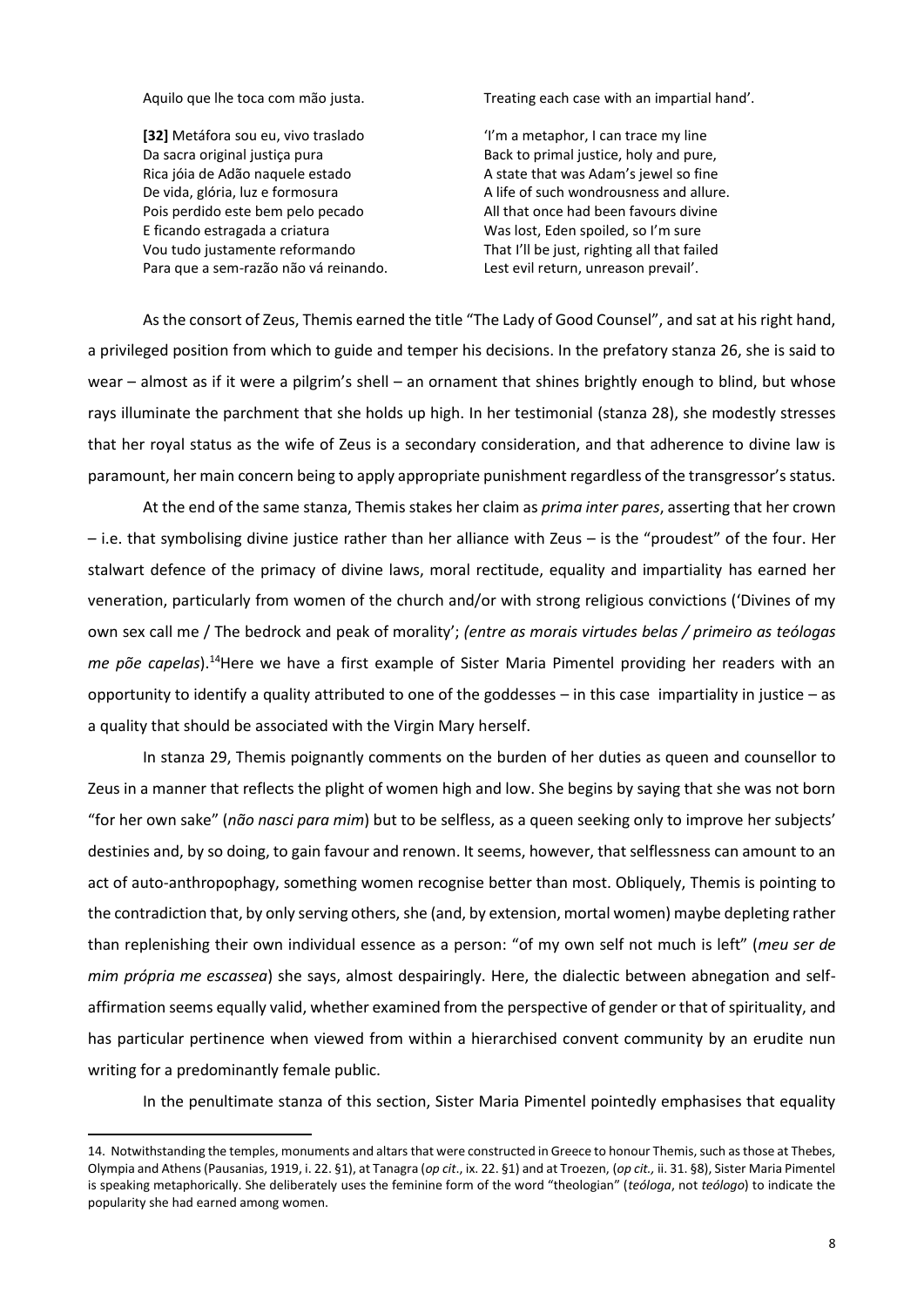and impartiality are the supreme values underpinning justice. The fact that Themis had earlier raised the question of equity and impartiality, had revisited it twice in stanza 31 using language that was insistent to say the least, would suggest that, rather than naïvely reiterating a fundamental legal principal, Sister Maria Pimentel is subtly criticising how justice is applied in her day, both in general terms, and more specifically with regard to the unequal legal status of women.

In the final stanza of the section pertaining to Themis, Sister Maria Pimentel indicates that the exercise of impartiality in judgement has a particular resonance in the case of women, for if the goddess of justice cannot show herself to be totally unbiased, how can her actions ever expunge the stigma of original sin? It is conceivable that here Sister Maria Pimentel is quietly encouraging women to be more like Themis (i.e. to adopt the quality of impartiality that the author is attributing to the Virgin Mary), if they want to be taken more seriously by men. If that is the case, then therein lies a contradiction: if men realise that women are questioning the way in which they dispense justice and are rejecting masculine expediency and impropriety in favour of absolute impartiality, is it likely that they would willingly accord 'their womenfolk' greater respect and power?

### **1.3 The second damsel / deity [folio 62 – 63 verso]**

Evidence from the poem would suggest that the second damsel in the Virgin Mary's entourage is Metis, a Titan deity, Zeus's first wife, and goddess of wisdom, prudence, good counsel and indeed, of cunning. Though originally associated with knowledge of the more occult kind, we are again confronted by a goddess who acted as counsellor to Zeus. In her case, so prodigious was her intelligence that Hesiod referred to her as "wisest among gods and mortal men" (1914, p. 886), probably a reference to the manner in which she devised the strategy that ended the war between the Titans and the Olympian gods.<sup>15</sup>

In the description that prefaces Sister Maria Pimentel's 'transcription' of the parchment Metis bears, the goddess is said to carry a diamond-studded globe, apparently in homage to the sun god Apollo, the child whom her husband Zeus had fathered with Leto. Before Metis reads the text, the narrator sets the scene:

**[33]** A segunda que raios cintilantes From the second damsel's brilliant eyes shone Dos olhos quais estrelas fulminava Such dazzling light as when stars burn; Nos graves ombros papos de volantes <sup>16</sup> Flounces, paddle-shaped, hung upon Trazia com que mais bela ficava And beautified her shoulders stern; E de um globo de ricos diamantes From a globe of rich diamonds Que ser adulação do sol mostrava entrante de Betokening her homage to the sun

<sup>15.</sup> Though a Titan, she advised the Olympian gods in their wars against her own kin, later becoming the first wife of Zeus. Either because he feared a prophesy that Metis would bear him a son greater than he, or because he wanted her awesome intellect to serve only him, he tricked her into changing herself into a fly (or, in some versions a drop of water) and swallowed her whole. Deep within the entrails of Zeus, she gave birth to Athena, who was famously born fully-armed from her father's head. 16. The elusive phrase "papos de volante" probably refers to clothing, since a "papo" can mean a flounce, while "volante" may refer to the rudder-like shape formed by the vertically-hanging hem of an open robe.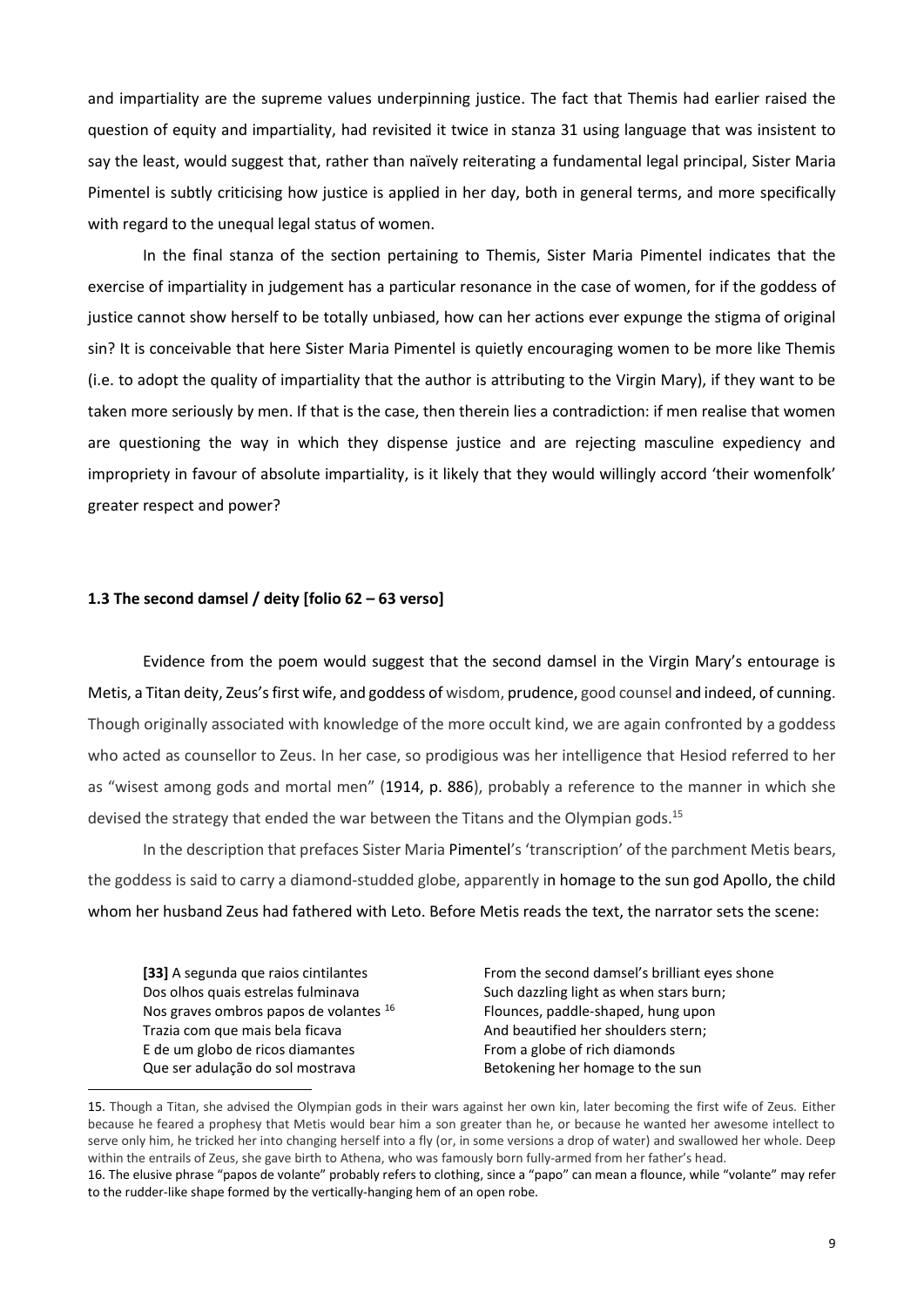**[34]** Os alentos que as luzes copiosas 'The life that the copious rays Do sol sobre os planetas vão gozando Of the sun transport to every sphere; O carbúnculo do Rei delas vai mostrando No other gemstone can call its peer A vantagem que o ouro nas formosas And that gold greater profit pays Minas aos metais está levando Than metals dug from any other mine Leva com mais vantagem de excelência All prove that Prudence is apt to nurture A todas as virtudes a Prudência. Excellence much more than any virtue'.

**[35]** Sou entre todas mestras da capela 'I, of all the mistresses of the choir Porque não pode haver música bela For all our music would be dire Sem minha consonância doce e grave Without my kind and grave consent A seu compasso meu faltasse nela The melody would not inspire Tão longe fora o canto de suave If my rhythm were not present

**[36]** As outras tem somente por ofício 'The other mistresses' dedication O apetite cego ir temperando Is to mitigating blind appetite; Mas eu tenho sem fim por exercício, Yet in my own occupation A razão estar sempre governando Pure reason's ever in the right. É este o mais supremo benefício Ample cause for celebration Pois como a experiência vai mostrando For life shows us in black and white Bom fim se não se for dela regida. If reason's no part of the solution'.

Porque o sujeito em que eu não tenho parte In matters over which I have no sway Converte em ignorância a sapiência Wisdom is turned into stupidity De tudo escolhe sempre a pior parte That always follows the evilest way, Que faltando a virtude da prudência Lacking forethought and clarity, Ficam todas as cousas de tal arte And everything in the same disorder stays Em vício a santidade mais subida. And sin the pinnacle of saintliness'.

E quantos mando tem mais opulento The richer, they more they command Tanto mais necessitam meus favores The more they will need my favour Para poderem ter bom regimento If they are to soundly govern their lands Que a todo o ser humano dão alento I revive humanity's zeal E sal das mais gostosas iguarias. And seasoning in the tastiest meat'.

Pendia este liteiro sem segundo An inscription on parchment dangled down Delicado, sutil, grave e profundo. Its message delicate, grave and profound:

O lustre que entre as pedras preciosas That the gleam the King's red garnet displays

De todo o seu governo tenho a chave Hold firm the reins of its whole government Que desentoando espantaria and in such large measure and in such large measure Causando maior pena que alegria. As to cause more suffering than pleasure'.

Não há cousa que tenha nesta vida There's naught that comes to a good conclusion

**[37]** Sem mim não vale engenho nem ciência 'Skill and science are worth naught without me; Que o bem se torna em mal, e morte a vida Life becomes death, good becomes wickedness

**[38]** Príncipes, reis, duques, imperadores 'Barons, dukes, princes, kings and emperors Tão copiosos são meus esplendores But so well-accomplished are my labours Sou o sol das discretas alegrias I'm both the sun that shines on joys discreet

Metis begins by arguing that prudence, more than any other virtue, promotes excellence and, in a 'musical' metaphor that occupies all of stanza 35, she affirms the centrality of her other principal attribute – namely something Sister Maria Pimentel calls "reason" (*razão*) – and, on these groundsr ather than those of her royal status, claims hierarchical superiority over the other deities. In contrast to her colleagues in the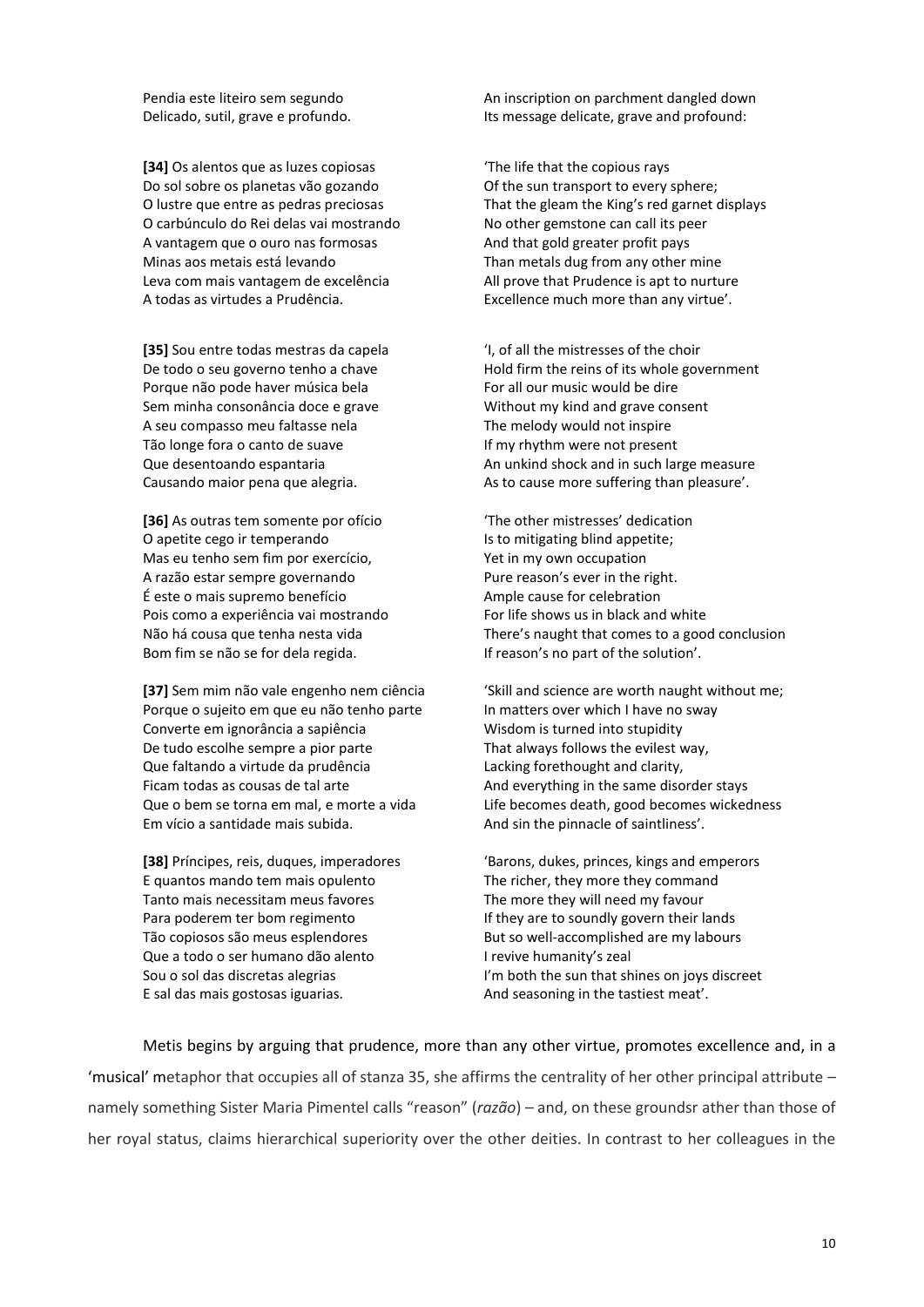Mary's entourage, whom she refers to as "the other chapel-mistresses" (*mestras da capela*) <sup>17</sup>, Metis claims that while the other goddesses merely mitigate the "blind appetites" of mortals, she uses prudence and reason to effect permanent changes in people's behaviour.

Essentially, Metis is arguing that while mortal compliance with divine laws is of undoubted importance, the gods should carefully ponder any action in advance, and prudence and reason should always prevail. In stanza 37, Metissays she has no influence over the "chapels" (i.e. the divine areas of influence and intervention) of the other three deities and observes that, without the principle of reason that govern her domain, neither talent nor science can exist. She concludes that if immortals act dogmatically or irrationally, rather than prudently and pragmatically, mortals will be unable to govern their own daily affairs in accordance with divine precepts and, as a result, ignorance, sin, and evil will prevail.

The words *capela* ("chapel") and *mestra* ("mistress"),used metaphorically to denote a specific field that a goddess oversees (e.g. justice, wisdom, war, agriculture, governance or fortune), may further symbolize the hierarchy of the convent, the religious order or even that of the Catholic Church as a whole. Seen this way, it would hardly be extravagant to speculate that, at a time when Portugal's simmering dissatisfaction over the Iberian Union with Spain was about to culminate in the restoration of an independent Portuguese throne, Sister Maria Pimentel is counselling prudence, pragmatism and reason at an individual, organisational and even socio-political level. Technically, the country was still under Spanish rule and while it is unlikely that courageous authors would have felt the full weight of the Inquisition, it remains unclear whether the publication of subtly dissident literature would have aided or undermined the burgeoning movement for Portuguese autonomy.Nonetheless, by making this heartfelt plea for Metis-like prudence rather than Zeus-like impetuosity, and directing it at literate women who, at home, may have been able to exercise some influence over their fathers, husbands and sons, Sister Maria Pimentel may have intended to pour holy oil on troubled waters, without diluting the determination of the Portuguese elite to recover their country's freedom.

### **1.4 The third damsel / deity [folio 63 – 64]**

At the end of stanza 39, in what is the shortest group of stanzas devoted to a member of the Mary's entourage, Sister Mary Pimentel suggests that third damsel holds aloft her parchment (*epigrama*)in her right hand, so that it can be illuminated by the light from the star emblazoned on her shield.

**[39]** A terceira gravíssima donzela The third of the damsels so grave Levava um peito d'armas invencível values au Wore an unbreachable cuirasse Escudo de valor incompreensível **A** buckler of incomparable class.

**.** 

E na esquerda mão cândida e bela And on her left arm comely and brave

<sup>17.</sup> The term *mestra de capela* ("chapel mistress") literally refers to the nun appointed to take responsibility for music in the convent. Nuns performing what today we might call management tasks were (and continue to be) designated *mestra;* for example, one would normally be given responsibility for the training of novices (in Portuguese, *mestra de noviças*).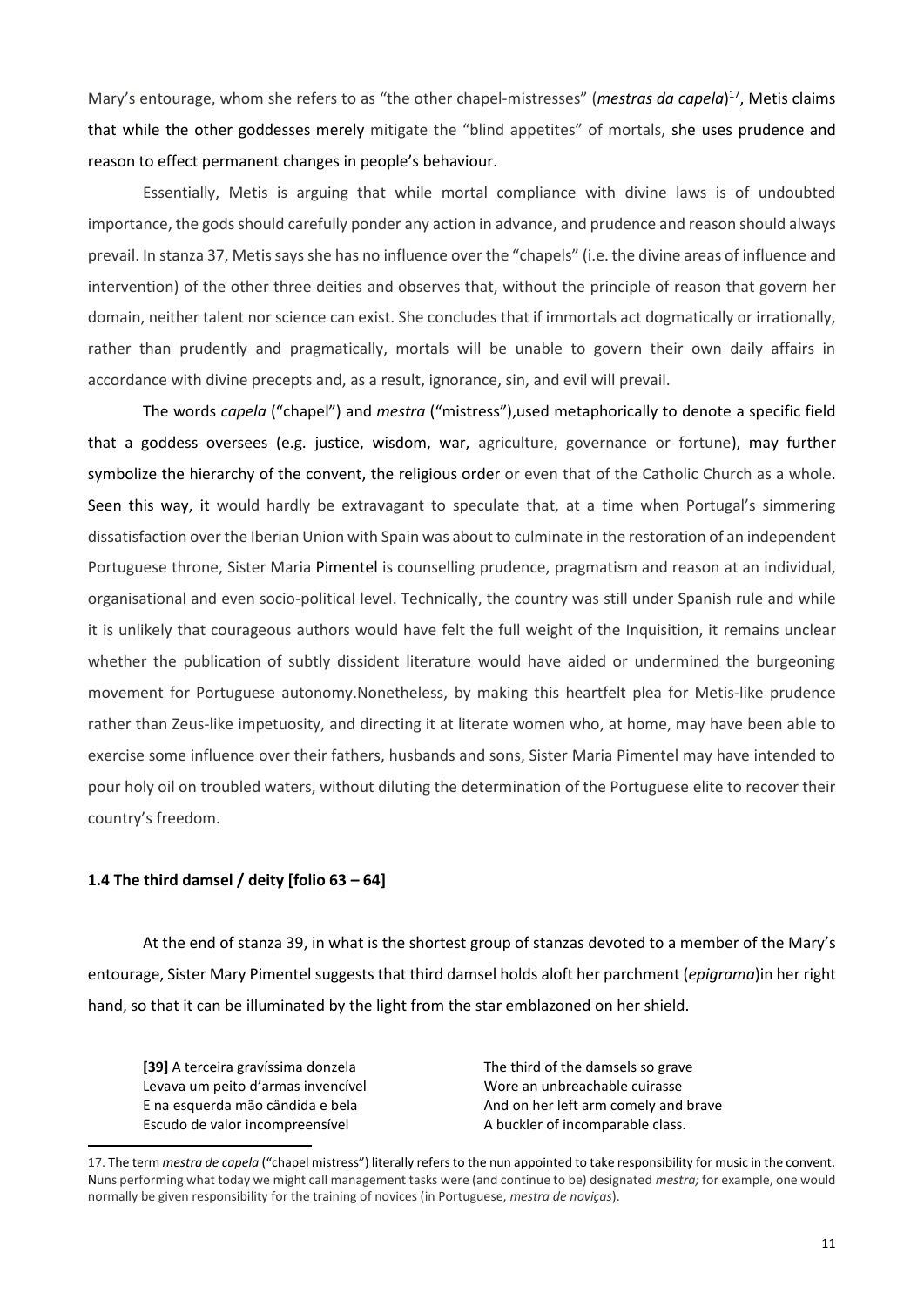**[40]** Nas armas mostro bem minha inteireza 'Under arms I best show my completeness Pois me coube por rara e alta sorte To me it falls, as luck's decreed, Com alentado brio na fraqueza Against the vile press of human weakness Humana, torreão ser firme e forte To be a bastion of strength indeed. Senão da forte generosidade But the munificence undiminished Que não pode vencer o tempo e idade. That the passing of time cannot finish'.

**[41]** Sempre no campo estou posta em batalha 'In battle I strive with fatal effect Vencendo mil fortíssimos gigantes Slaughtering giants in their droves Com este forte escudo que me atalha And with this brave shield I deflect Os golpes seus cruéis e penetrantes Their barbarous and piercing blows. Porque não há empresa que mais valha There's no other endeavour I respect Nem tenha mais quilates que os constantes Nor one that greater value shows Brios com que meu lustre fremosea Than the noble deeds and worthy prizes A quem seus próprios vícios senhorea. Of one who has o'ercome her own vices'.

**[42]** Sou tão forte e constante nas empresas Strong and loyal in my occupation E minha poderosa força é tanta So great is my strength that I am daunted Que temores perigos e asperezas Neither by danger, fear or privation; Nada me torna atrás, nada me espanta Never do I let myself be taunted; Não me faz o trabalho ter fraquezas Nor let problems blunt my dedication; Nunca a dificuldade me quebranta By weakness my mind is never haunted; Quanto a guerra é maior mais inteireza The noise of war satisfies me the best Que é o timbre real da fortaleza. It's the sound of courage put to the test.

**[43]** Eu sou entre estas três irmãs donzelas Among the damsels, I alone by birth Filha querida da sabedoria entity and the dear daughter of Wisdom so fair; Porque se muitas graças moram nelas Of their competencies there is no dearth Porque sou da justiça, amparo e vida For Justice, Life and Protection are they Pela mestra Prudência só regida. And Mistress Prudence alone they obey.

Nele estava pintada uma estrela A star painted on it, pouring its rays Que entre raios de luz inacessível Of light from worlds of celestial gas Para maior brasão de sua fama Onto a parchment that contained Ia recopilando esta epigrama. This statement to add lustre to her fame.

Não trato do vigor que a natureza Not Nature's vigour – such utter bleakness – Dá que esse tem fim na vida ou morte That declines through life and by death is freed

Entre suas coroas e capelas Than mine their qualities have no more worth Mostra ter sempre a minha igual valia Norr their chapels nor the great crowns they wear. Com as minhas lhes dou suma alegria entity and But mine bring happiness beyond compare,

The third damsel is Athena, daughter to Metis and Zeus, and goddess of war and of wisdom, justice, governance, dexterity and the arts. She wears a fantastically-decorated breastplate – sometimes depicted as a separate piece of armour, sometimes as an integral part of the famous cloak or *aegis* she shares with her father. Though Athena is associated with other military symbols, in particular a shield depicting the Gorgon's head, it is her iconic owl that attests to her most foremost attribute, namely wisdom, for she valued action tempered by prudence over the rash, emotional responses of the querulous war-god Ares, and was inclined to do battle only as a last resort, after pondering long and hard. Again, Sister Maria Pimentel subtly turns the gender stereotype of the era on its head: Athena's caution, sobriety and reserve stands in stark contrast to the intemperate and irreflective actions of male gods, such as Zeus her father, or her half-brother Ares.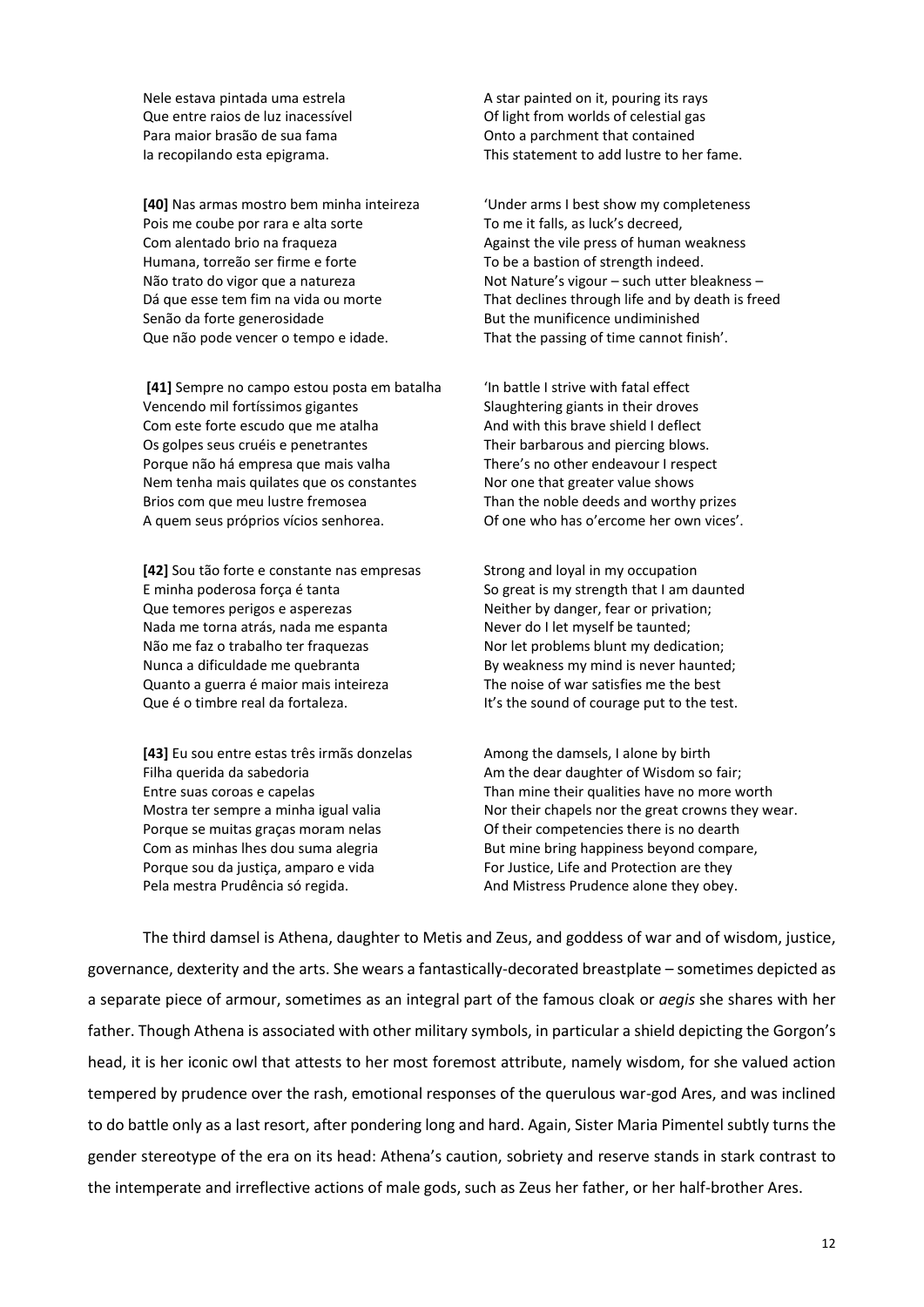When, in stanza 43, Athena refers to the other three damsels as her "sisters", this denotes their common membership of a divine sorority, rather than a blood connection between siblings – after all, one among them is her own mother, Metis. Echoing Metis in stanzas 35-36, Athena claims to be "the dear daughter of Wisdom", going on to explain why she deserves higher status than there maining two damsels. In another remarkable reversal of gender stereotypes, we find Sister Maria Pimentel honouring the prudence Athena inherited from her mother and which guarantees all mortals justice, protection and life<sup>18</sup>, rather than any traits she owed to her father, the notoriously spontaneous and erratic Zeus.

Notwithstanding her wisdom and prudence, the patriarchal stereotype of womanhood receives a further blow when, in stanzas 40 and 42, Athena twice admits to feeling most fulfilled in battle: *Nas armas mostro bem minha inteireza* ("Under arms I best show my completeness") and *Quanto a guerra é maior mais inteireza / Que é o timbre real da fortaleza* ("The noise of war satisfies me the best / It's the sound of courage put to the test"). Though amazons were not entirely absent from late medieval and early modern mythography, the intention of Sister Maria Pimentel's choice of a warrior maiden as one of Mary's entourage seems designed to correct the masculine notion of female weakness rather than to symbolise the gender inclusiveness of the Church Militant. 19

### **1.5 The fourth damsel / deity (folio 65 – 66 verso)**

1

The fourth damsel is Hecate, one of the lunar goddesses, an adept in sorcery, divination, necromancy and the use of medicinal plants, patroness of crossroads<sup>20</sup> and thresholds, protectress of the home, and one of the deities associated with the underworld, guiding souls to their final destination. Often depicted bearing torches or keys, she was later represented as having three aspects: heaven, earth, underworld; or full moon, half moon, new moon; or maiden, matron, elderly wise-woman, symbolising not only her spheres of influence but also the cycle of life and death. In late antiquity and the early Middle Ages, Hecate's identity began to converge with that of Artemis (Diana), and Selene (Luna), who were also granddaughters of Phoebe and, out of this syncretic process there emerged a triple goddess – of hunting and the forest, of chastity and the moon, and of witchcraft and the underworld. In the narrator's description, Hecate holds a master key in her right hand<sup>21</sup>, symbolising her responsibility for all that Nature contains on earth, in the sky and under the sea. She

<sup>18</sup>. In the last lines of her testimonial, Athena summarises her mission as advocating "justice, protection and life" – aims and attitudes not normally associated with warrior goddesses, but entirely consistent with Athena the patron of wisdom, dexterity, good governance and justice. Again, we encounter an overlap between the attributes of the four deities: Athena also claims to have an interest in justice, conventionally thought of as the principle spheres of responsibility of Themis.

<sup>19.</sup> It is worth recalling that Athena was included among the virgin deities, and often depicted as an almost androgynous figure, since her father had ostensibly given birth to her alone, making her the "motherless daughter" who has so intrigued classical Greek writers (Aeschylus, 2007, p.105) and modern psycho-analysts (see e.g. Jacobs, 2007, pp. 68, 89, 145, 149).

<sup>20</sup>. Her Roman counterpart was called Trivia (i.e. where three roads meet), reflecting Hecate's patronage of crossroads, among other liminal sites.

<sup>21.</sup> In addition to torches, snakes, ropes, etc., the key was an important symbol of Hecate's persona and of the underworld itself. The only other deity frequently depicted as holding a key was Hades.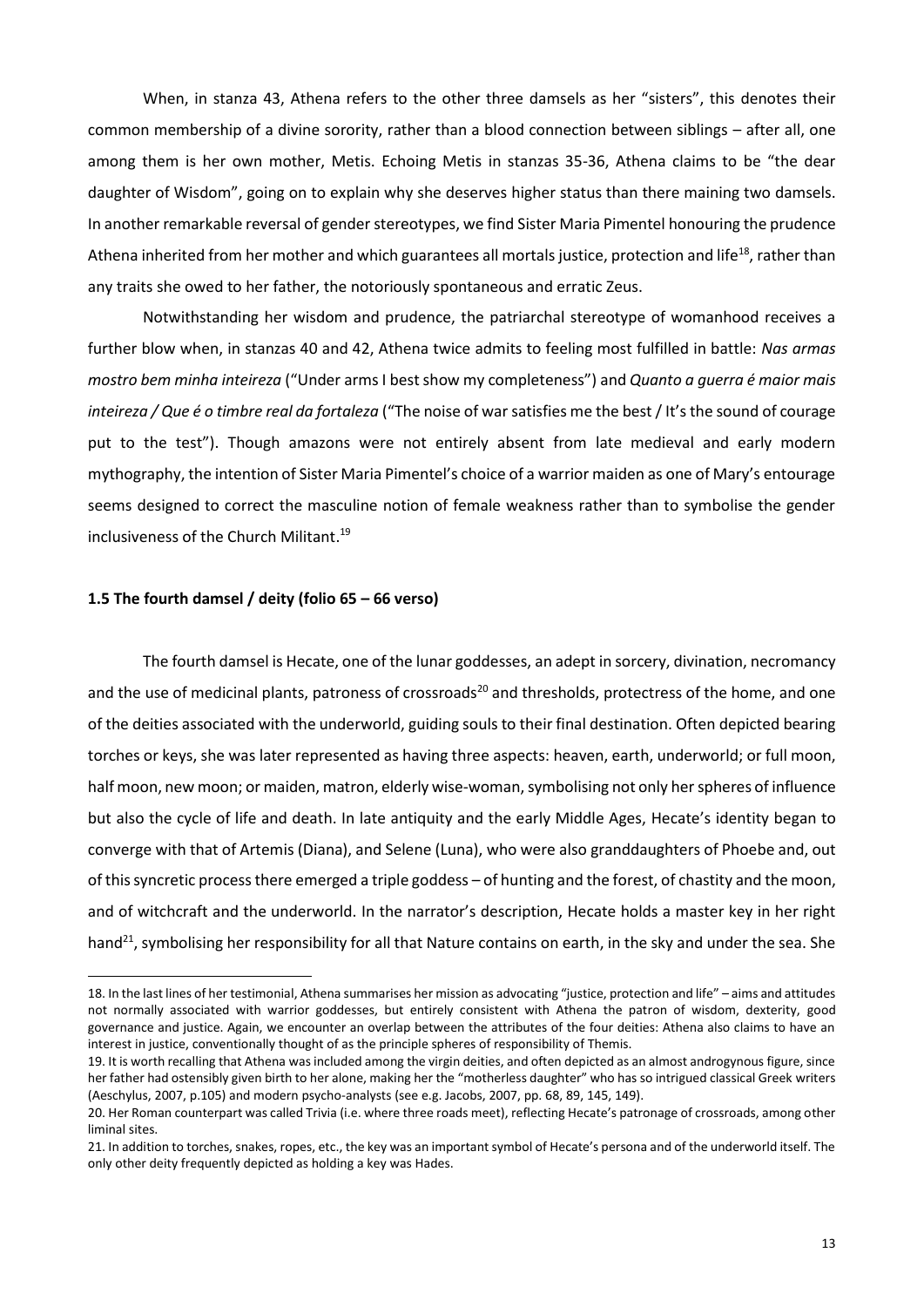is an *ur*-goddess, and her antiquity, multiple powers and vast dominion make her a Great Goddess, an*über*goddess – whom her many worshippers called Saviour (*Soteira*) or Soul of the Cosmos.

At the end of two prefatory stanzas (rather than the conventional single stanza) before Hecate begins to read from the testimonial scroll that hangs from a fabulous chain around her neck, the narrator tells us that Hecate has composed her text in code ("with numbers and letters distinct"; *letreiro em cifra e letra à parte*) and is advised that "if the strange figures leave you perplexed, clarity will come by reading the text" (*E quem a cifra escura não penetra / Examine a que diz olhando a letra*).

**[44]** A quarta deidade soberana The fourth sovereign deity Cinha cos olhos seus graves cerrados Eyes shut tight in concentration Mostrando uma modéstia mais que humana Displaying superhuman modesty Que deixava os sentidos admirados That so impressed the imagination. Modesta estava e descobria ufana Her assurance grew when the laity Entre as cinco acucenas da mão destra From her right hand, extended daintily, Uma luzida e forte chave-mestra. Surface a swung a heavy and gleaming master key.

**[45]** Rica cadeia vai dela pendendo She wore a necklace beyond price Examine a que diz olhando a letra. Clarity will come by reading the text:

**[46]** Tive sempre com Deus tanta privança 'With God I always had intimacy Sem nunca ofício ter de lisonjeira Never using blandishments in my role Que mo quis dar a mim de confiança he has had he gave me all the bravery Em ser até o fim da alma porteira To be forever gate-keeper of the soul Porque é na guarda dela a temperança For by defending its sobriety Tão diligente, esperta e tão inteira Withdiligent skillI attain the goal Que nunca sofre entrar cousa danosa Of barring anything that's malicious Nem pessoa que leia suspeitosa. And anyone thought to be suspicious'.

**[47]** Lisonjas, rogos, mimos nem presentes 'Gifts, entreaties, flattery or pleading Não tem vigor com que eu seja vencida None have the power to cause my defeat Porque são minhas forças tão valentes For mine is so unused to ceding Que sempre tem vitória conhecida And ever performs victorious feats E por não dar entrada aos acidentes I give accidents no heeding Que ocasionando vão ficar perdida For to do so would mean retreat Trago os olhos pregados sem ter vista I keep my eyes shut so I cannot see Porque abertos não há quem lhe resista. For open there's none who can resist me.'

Da música suave e dileitosa Of music refined and pleasing Lisonja dos ouvidos sonorosa Favour the saddened heart's easing. Eu levanto o compasso e vou por guia I tap my baton if the tune goes wrong Por ser nele tão destra e engenhosa And start skilfully twisting and teasing; Que se o concerto seu faltasse nela If in your music I had not my say

Cercada de valores sublimados Praised her virtues and extolled her station;

Por tal modo invenção, engenho e arte Made with such art and invention, I think Que quem for seu valor engradecendo That even doubling your wildest surmise Não pode exagerar a menor parte Would do scant justice to its smallest link. Do remate sutil ia descendo From the fob there dangled a strange device Outro letreiro em cifra e letra à parte Written with numbers and letters distinct. E quem a cifra escura não penetra So, if the strange figures leave you perplexed

**[48]** Na doce órfea e métrica harmonia 'In the harmonies, rhythms and sweet songs Que faz o coração com melodia There'smuch to delight the soul and ere long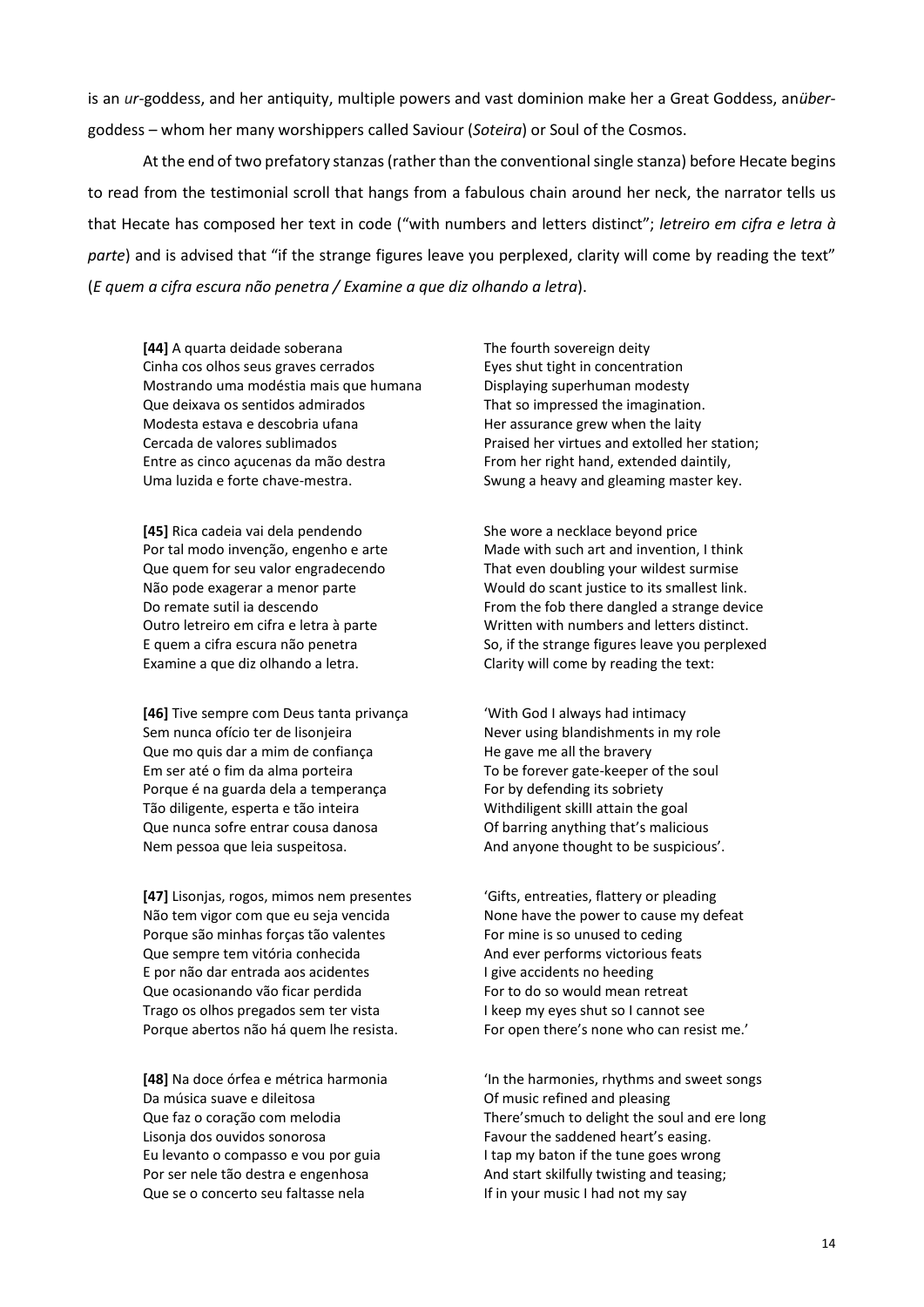**[49]** Não deixo como estou sempre assistindo 'I won't leave, I'll be present all the time. E sua consonância em mim se encerra Though your harmony enfolds me inside Com dissonância ir ponto subindo Elsewhere discord begins to climb A desejar o mal que o bem desterra Craving the evil that good has denied. Nem sofro perder letra consentindo It harms me little to opine Que ao apetite baixo cá da terra That the realm of free will is firmly tied Se sujeite o império do alvedrio entrante de Here on earth to the basest drives

**[50]** Com esta chave abro as oficinas 'With this key I open every recess Com minhas mãos em tudo peregrinas I can scrutinise every excess Tão sutilmente as sei ir semeando To sow seeds where the thistles grew Que parecem um fresco e alegre prado Creating a sight that truly appeals

**[51]** Inumeráveis são meus atributos 'So legion are my attributes Em graus superiores gloriosos That I cannot be judge of which is best A meus brasões reais rendam tributos Seigneurs, baronets, earls and dukes Todos os que tem títulos honrosos Pay tribute to my royal crest Sou árvore que brota muitos frutos I am a tree that yields myriad fruits E todos a saúde proveitosos Food for the table and cures for the pest Não só do coração que goza a Alma For a tranquil spirit needs a sound mind Mas também a do corpo alcança palma. As well as health of the bodily kind.'

Ficaria perdendo-se a capela. All your players would drift away'.

E que per[c]a a rezar seu senhorio. And praise for your lordship scarcely survives'.

Todas do coração, nas quais entrando Of the heart and, with their contents in view, Ira, cobiça, amor vou temperando Wrath, covetousness, love – all get their due. Arranco as ervas más, e de boninas I pull up the weeds, and then it's my quest De purpúreas estrelas esmaltado. Purple stars strewn over afresh greenfield.'

In stanza 46, Hecate speaks of her double duty to defend the soul against undue intrusion, whether by malicious thoughts, or through the influence of those who would do us harm, reflecting both her role in the underworld (supporting and advising Persephone, Hades' reluctant queen) and her function as a significant domestic deity protecting families against errant spirits. This role can also be inferred from the last two lines of stanza 47 ("I keep my eyes shut so I cannot see, for open there's none who can resist me"; *Trago os olhos pregados sem ter vista / Porque abertos não há quem lhe resista*) which suggest that Hecate customarily lowers her gaze or even shuts her eyes tightly, not out of modesty, but out of concern that innocent people might be inadvertently harmed by her soul-penetrating powers.

A second extensive 'musical' metaphor, similar to the one Metis uses in stanza 42, can be found in stanza 48. Here, Hecate's message is that none of the efforts of the other deities will achieve the desired effects without her contribution, though the nature of this key element is not made explicit. When Hecate, too, proposes herself as the authentic *prima inter pares* of the group, she is perhaps alluding to the indefinable magic that turns mere sounds into music("I tap my baton if the tune goes wrong / And start skilfully twisting and teasing"; *Eu levanto o compasso e vou por guia / Por ser nele tão destra e engenhosa*). Put another way, though justice tempered by wisdom and reason are important to creating and maintaining harmony among gods and mortals alike, without Hecate's input, dissonance will prevail. But what precisely is Hecate's contribution? One approach may be to see it as a praxis rather than as an attribute – a holistic,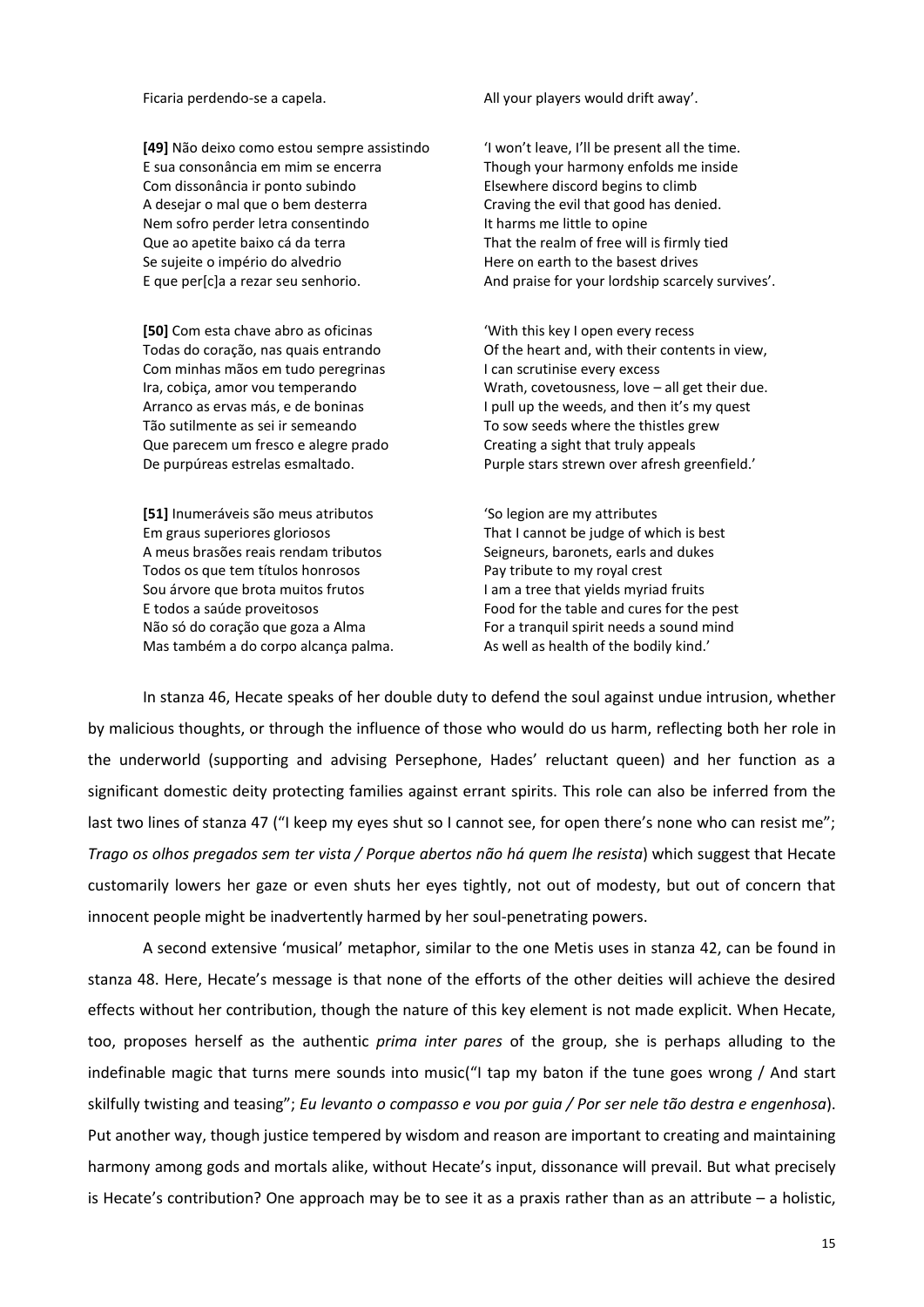transcendental, over-arching understanding of cosmic coherence. This propensity to "see the big picture" is rooted in Hecate's liminal nature, and enables her to look backwards and forwards, above and below, inside and out, to cross frontiers and explore intersecting and diverging paths, continually increasing and coalescing her fund of accumulated knowledge without ever losing her bearings.

In stanza 51, the last of this section before the narratorial voice returns, Hecate provides an example of this perspective. First she describes the myriad skills and qualities she possesses ("So legion are my attributes / That I cannot be judge of which is best"; *Inumeráveis são meus atributos / Em graus superior es gloriosos*), concluding thatshe is "a tree that yields many diverse fruits". Rather than limiting her intervention to one particular domain, she is able to deploy manifold attributes in response to a multiplicity of needs, and thereby protect both the physical integrity and spiritual health of her subjects. In this regard, the role in classical polytheism that Sister Maria Pimentel assigns to Hecate seems to mirror not only that of the Virgin Mary in the genesis and evolution of the Christian faith, but also the manner in which the Marian cult provided a platform and a space – albeit limited – in which women could begin to challenge masculine stereotypes and patriarchal structures in new ways.

## **1.6 The Virgin Mary and her entourage arrive at the wedding [folio 67]**

Having used the testimonials of the four damsels to provide her readers with further information regarding the Virgin Mary's character and qualities, Sister Maria Pimentel adds just two more stanzas, the first of which continues her description of Mary's arrival at the wedding surrounded by her entourage:

**[52]** Dos braços de marfim todas fizeram Then their ivory arms entwined to form Um trono preciosíssimo quadrado Aprecious bower and invite within E nela com aplauso receberam To great applause that happy morn A virgem concebida sem pecado The virgin conceived without sin.<sup>22</sup> Aonde todas quatro exercitaram Their sacred duties, singing hymns Seus atos dando a Deus louvor e glória That praised God's glory to the skies Como bem claramente diz a história. As Scripture plainly testifies.

**.** 

Com ela para as bodas se vieram The damsels escorted her and performed

The very final stanza of the section evokes Saint Jerome's solemn guidance about how Christian women should conduct themselves:

| <b>[53]</b> Quem fosse o desposado de alta estima | Who the esteemed bridegroom happened to be |
|---------------------------------------------------|--------------------------------------------|
| O texto soberano o não declara                    | The sovereign text does not reveal         |
| Mas quem teve ciência lá de cima                  | But all whom heavenly wisdom receive       |
| Para deixar a igreja tão preclara                 | Endow the Church with great appeal;        |

<sup>22.</sup> According to the apocryphal work *The Protoevangelium of James*, Mary was born as the result of a chaste embrace of relief and happiness between her parents, after an angel had announced an end to her mother Anne's barrenness. In official Catholic dogma, the purpose of the immaculate conception was for Jesus to be born in human form without inheriting original sin.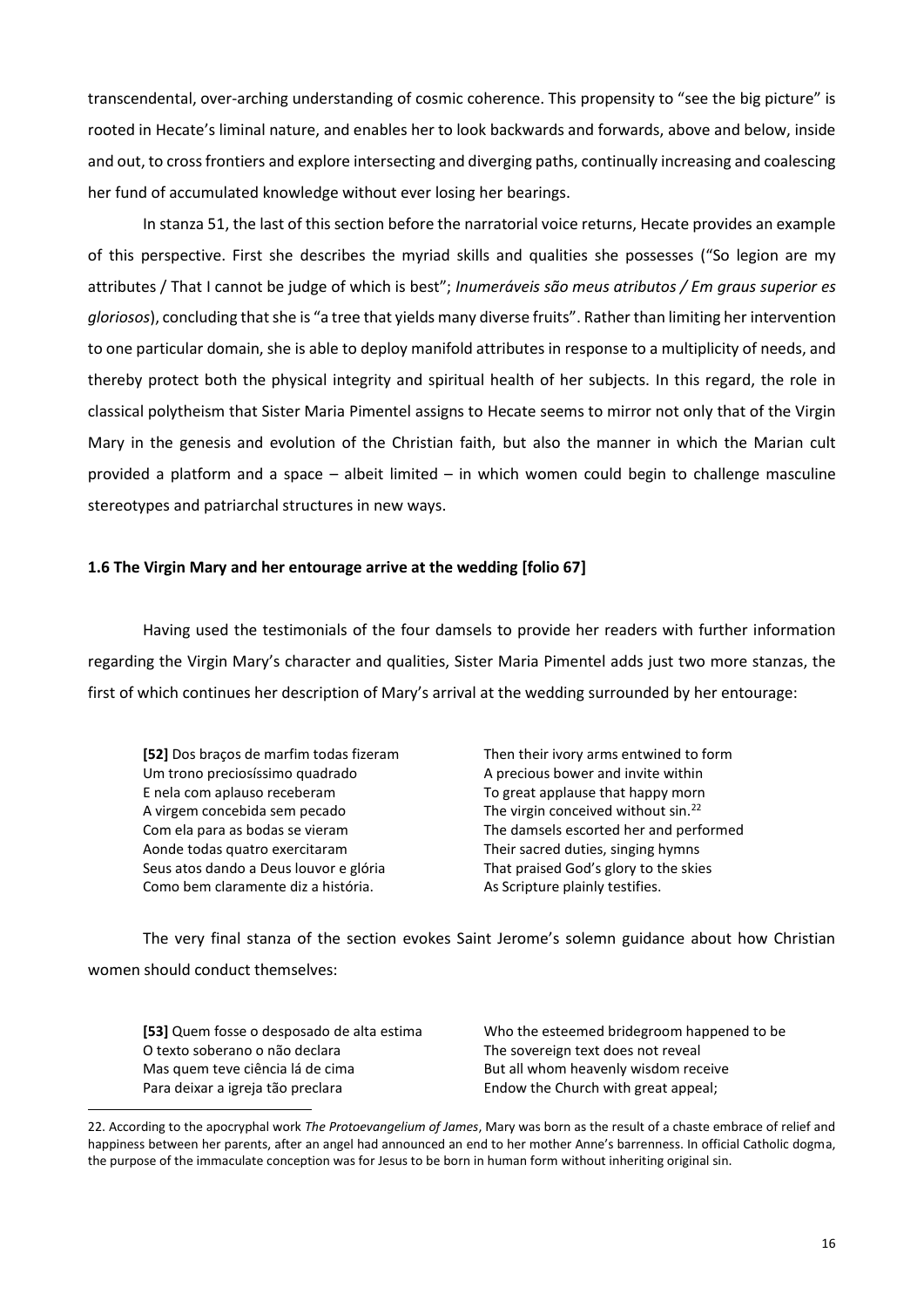Que foi de Cristo o amado que é espelho It's our beloved Christ who is the fount Do virgíneo valor sol do evangelho. Of truthin the Evangelist's account.

Este que é São Jerônimo me anima  $\frac{1}{2}$  The words of Saint Jerome embolden me<sup>23</sup> (A dizer) porque diz ser cousa clara To say (though this should be what all do feel)

#### **Concluding remarks**

1

Notwithstanding the heroic format and the unprecedented theme of Sister Maria Pimentel's epic, her poetry probably would have attracted positive rather than negative attention from her immediate superiors and from the specific authorities charged with evaluating religious texts for possible publication. The popularity of the Marian cult at the time, not only in religious terms but also as a symbol of rejection of Portugal's lost independence, of resistance to the power of the Spanish throne, as well as the political and social turbulence experienced during the years in which Sister Maria Pimentel was writing, are contextual factors without which the importance of her epic poetry cannot be accurately assessed.

Sister Maria Pimentel's decision to portray all four members of the Virgin Mary's entourage as Greek goddesses rather than their Roman counterparts<sup>24</sup> could be interpreted as part of an authorial strategy to obscure the precise identities of the damsels, whom many might simply have taken to be angelic attendants. Readers among both clergy and laity would not necessarily have been very familiar with all four of the deities: first, they were all women; second, while one is a better-known Olympian (the wise, somewhat androgynous, warrior-maiden Athena), Themis and Metis were Titaness precursors to the Olympian gods<sup>25</sup> and Hecate was neither Titan nor Olympian but a chthonic deity, a denizen of the underworld.

Once the Chorus of 'damsels' has been identified with a fair degree of certainty, it becomes clear that none of them plays the passive, often marginal, role typically assigned to many female Greek deities. Rather exceptionally, classical mythology has portrayed all four as immensely powerful and talented women in their own right, endowed with qualities comparable to those of Mary in the Christian Church, and all enjoying a reputation analogous to her sin their own devotional contexts.

Our reading of the four sets of stanzas that give voice to each goddess in turn suggests that, while the qualities of each of the deities were sufficiently distinctive to allow a well-educated 17th century reader to identify them, some of their attributes, values and predispositions overlap. This partial superimposition reflects the differing divine genealogies proposed by classical writers, the degree of syncretism occurring with local religions as Mediterranean religious life was hellenised, the subsequent emergence and expansion of the Roman Empire and, later, the emergence of Christianity itself. Indeed, these intersections between

<sup>23</sup>. In addition to Saint Jerome's translation of the Bible into Latin, Sister Maria Pimentel would have been familiar with his writings on how a devout Christian woman should conduct her life.

<sup>24.</sup> This can be readily confirmed by some details of the deities' symbology and the terms in which Sister Maria Pimentel had them describe their own attributes, qualities and spheres of intervention.

<sup>25.</sup> Perhaps Themis would have been more recognisable to readers in her Roman guise of Justicia; after Zeus 'subsumed' Metis, she is virtually absent from the mythological record.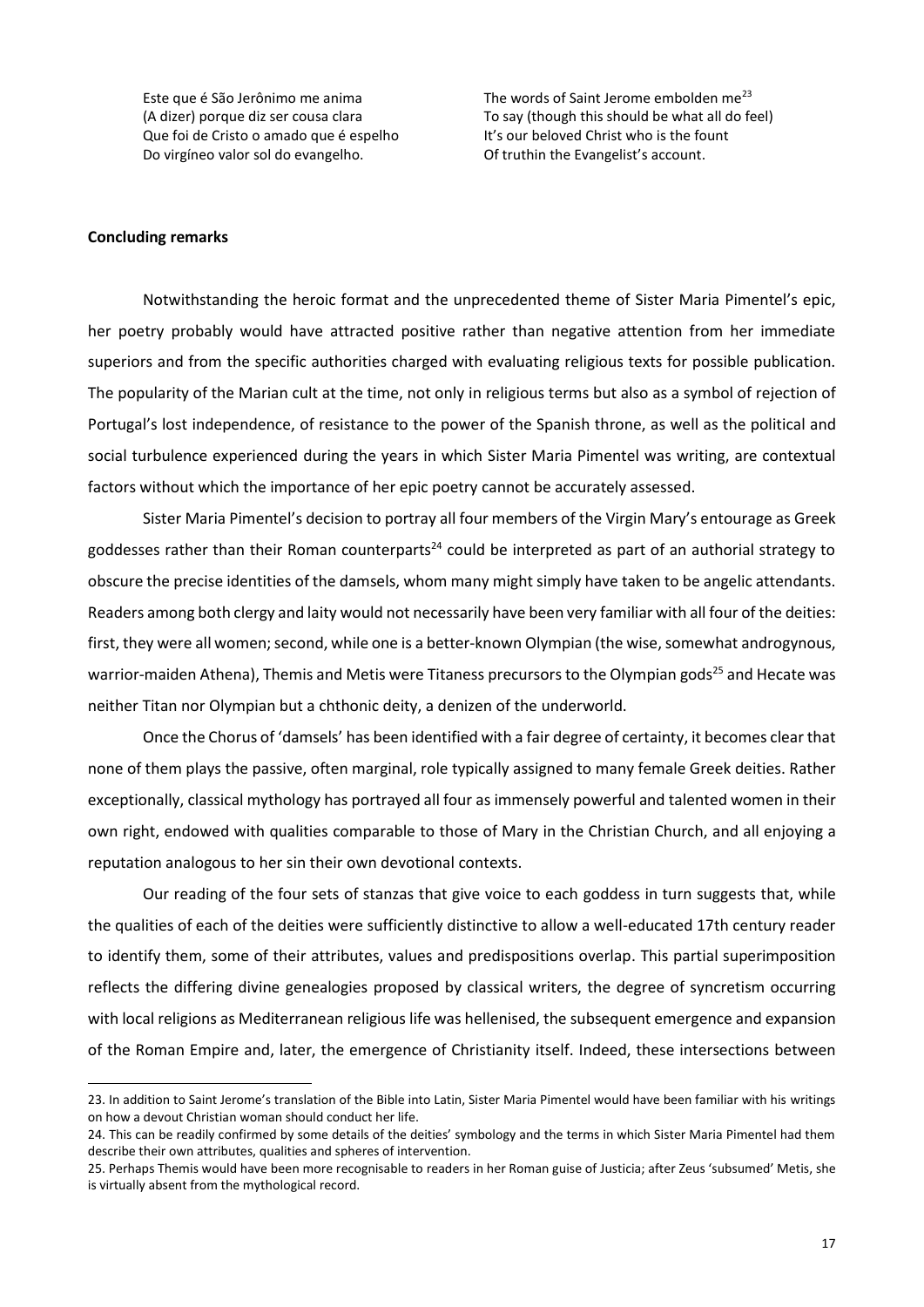divine attributes, and the fact that the goddesses remain anonymous throughout the text, may have been part of a deliberate strategy on Sister Maria Pimentel's part both to retain coherence in her portrayal of the Virgin's personality and purpose, and to provide a means of avoiding a too-detailed scrutiny by the organs of censorship at a crucial moment in Portugal's history.

Given her demonstrable knowledge of mythological and theological literature written in Latin, Sister Maria Pimentel was in an ideal position to select which goddesses she felt were most appropriate for the Virgin's entourage, with the aim of using them to symbolise and explore different aspects of Mary's personality and mission. Why Sister Maria Pimentel chose these specific goddesses for her poetic account of the wedding at Cana may be explained in part by the reading materials available to her during her early education and those she later found in the convent library; both these limiting factors would have strongly influenced which deities she felt competent to write about, and in what terms she was able to characterise each one of them. Clearly, she selected these four deities because, in their mythical exploits, they had exhibited qualities that she could use to develop readers' appreciation of the multifaceted nature of the Virgin Mary and the role she could play in their spiritual lives. Though there are several other common attributes that link some or all of the goddesses to Mary<sup>26</sup>, those particularly emphasised by Sister Maria Pimentel in her poetic presentation of the four deities include (i) the closeness of their relationship with the King of Heaven; (ii) their sense of justice and impartiality; (iii) their concern for mortal wellbeing; (iv) their foresight and prophetic capabilities; and (v) their knowledge and wisdom.

All four of these great female characters can be said to have enjoyed the closest of connections with Zeus, either through blood or marriage. Metis was his first wife, so intelligent that he literally absorbed her into his own being so that she could advise only him.<sup>27</sup>Themis was his second wife, his "wise counsellor" and the rational interpreter of divine law. Athena was his daughter, a goddess whose prudent approach to action and unrelenting commitment to reason allowed her to be simultaneously goddess of war and of wisdom. Hecate, according to some, was also fathered by Zeus<sup>28</sup>, who both feared and favoured this underworld deity who attained something akin to Great Goddess status before the early Christian Church judged her to symbolise only evil drives and outcomes.<sup>29</sup> These four deities, whose various attributes are ascribed metaphorically to the Virgin Mary, are not secondary or marginal figures in Greek mythology, but belong to the close circle that formed around the ruler of Olympus. By analogy, not only do Mary's qualities bear the imprimatur of Heaven, but her entourage symbolises the sanctity of Christ's female followers.

28. That is, if Hecate istakento be the daughter of Zeus and Asteria, rather than of Perses and Asteria.

<sup>26.</sup> For example, the importance of their virgin status: virginity was a requirement of performing oracular duties, as Themis had done before marrying Zeus; Athena eschewed relations with men by choice; and Hecate, too, in some interpretations, remained a virgin. 27. Or, depending upon which source is accepted, to frustrate a prophecy that their future son would be greater than his father.

<sup>29.</sup> Some goddesses were demonised (e.g. Hecate and Tyche, the goddess of chance, among others) because their attributes were deemed either incompatible with the values espoused by the founders of the Church or with those attributed to its growing constellation of saints. Other goddesses were 'domesticated' by the Church, but often at the cost of a change in their gender (Demeter/Demetrius and Nike/Nicholas) or being rebranded in some other way (as in Aphrodite's transition from love goddess to repentant whore).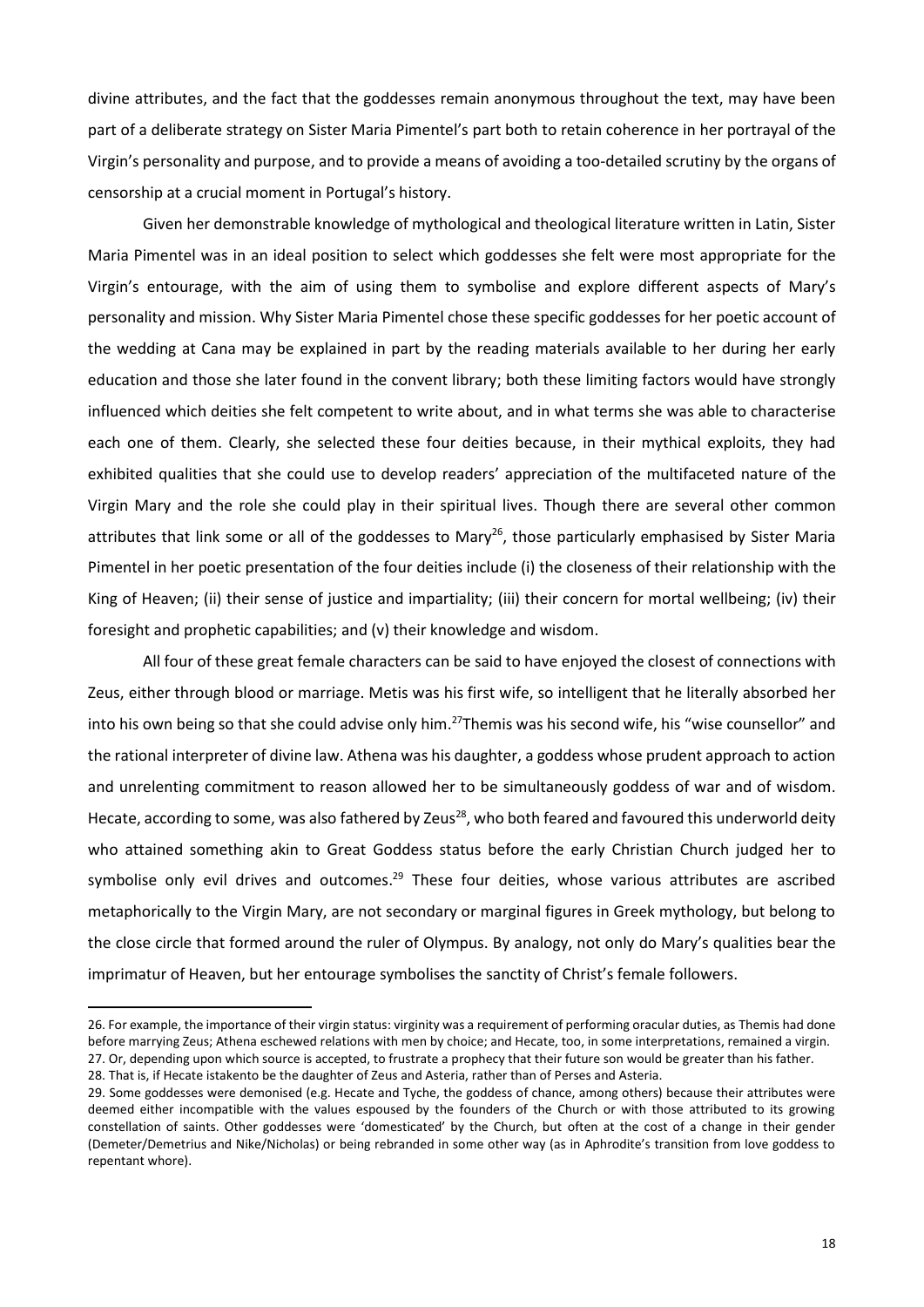In Sister Maria Pimentel's rendering of the Virgin Mary's arrival at the wedding, the two Titan goddesses, Themis and Metis, are portrayed as great advocates of justice and impartiality, principles they often stressed when guiding their husband Zeus away from intemperate actions, or when passing judgement on mortal transgressions. Athena, the daughter of Metis, also claims an interest in justice, holding it to be the foundation of mortal security and life; she, like her mother, values prudence over all else, appreciating the dangers of judging or acting with an excess of passion, instinct or haste and an absence of due reflection. By giving such heavy emphasis to justice and impartiality, Sister Maria Pimentel may have been contributing to the ongoing debate over the Marian cult by suggesting that praying for the Virgin Mary's intercession assured the faithful of greater equality before God than was possible via exclusive reliance on the confessional or on the bewilderingly complex communion of saints.

All four goddesses had some degree of responsibility for mortal wellbeing that extended far beyond the limits of their principal remits: Themis not only punished those who failed to properly observe custom and ritual but rewarded with prosperity those who did; one of Metis's duties was to safeguard people's health and general security; Hecate both bestowed prosperity on mortals and deprived them of it, according to their behaviour, and was a source of good luck for sailors and hunters; and even Athena, as the patron and protectress of Athens and other Greek cities, was committed to defending the welfare of large populations. Here, perhaps Sister Maria Pimentel is subtly hinting that women's caring nature, stereotypically limited to the home and immediate family, can and should be extended to the wider community.

All four deities are associated with foresight and/or the gift of prophecy: before becoming Zeus's second wife, Themis supervised oracular ceremonies at Delphi; the capacity of Metis to plan ahead required not only knowledge but foresight, even though she employed reason and logic rather than 'feminine intuition' or powers even more mystical; at the Oracle of Apollo at Delphi, a temple was dedicated to Athena as *Athena Pronoia* (or *Pronaea*), an aspect of her character that could be translated as the "Athena of Foresight", implying that her wisdom could be tapped for predictive purposes<sup>30</sup>; and finally, Hecate was able to intervene proactively in the affairs of Heaven and Earth because she could see into people's souls, communicate with the dead, and used spells and potions for soothsaying purposes. In ancient Greece, while deities were deemed to preside over oracular pronouncements, it was left to the supplicant or to a priest to interpret (rightly or wrongly) predictions that were often ambiguous. While it is not surprising that Sister Maria Pimentel's damsels were endowed with prophetic powers, it should be noted that, in the context of oracular communication, the goddesses were closer to the source of the prophecy (in all likelihood Zeus) than the intermediary<sup>31</sup> who publicly pronounced it. Here, we have evidence of Sister Maria Pimentel giving agency to women in the divination process, rather than simply portraying them as some sort of divinelymanipulated avatar. It could even be argued that the role of the damsels in divination runs parallel to that of

<sup>30</sup>. It could equally plausibly be translated as "Athena the first seen", as her temple was located at the very entrance to the oracle complex.

<sup>31.</sup> Typically, oracular pronouncements were made by virgin females– sometimes by choice, sometimes under duress, sometimes mentally disordered, or under the influence of mind-altering substances – acting as the passive mouthpieces of the gods.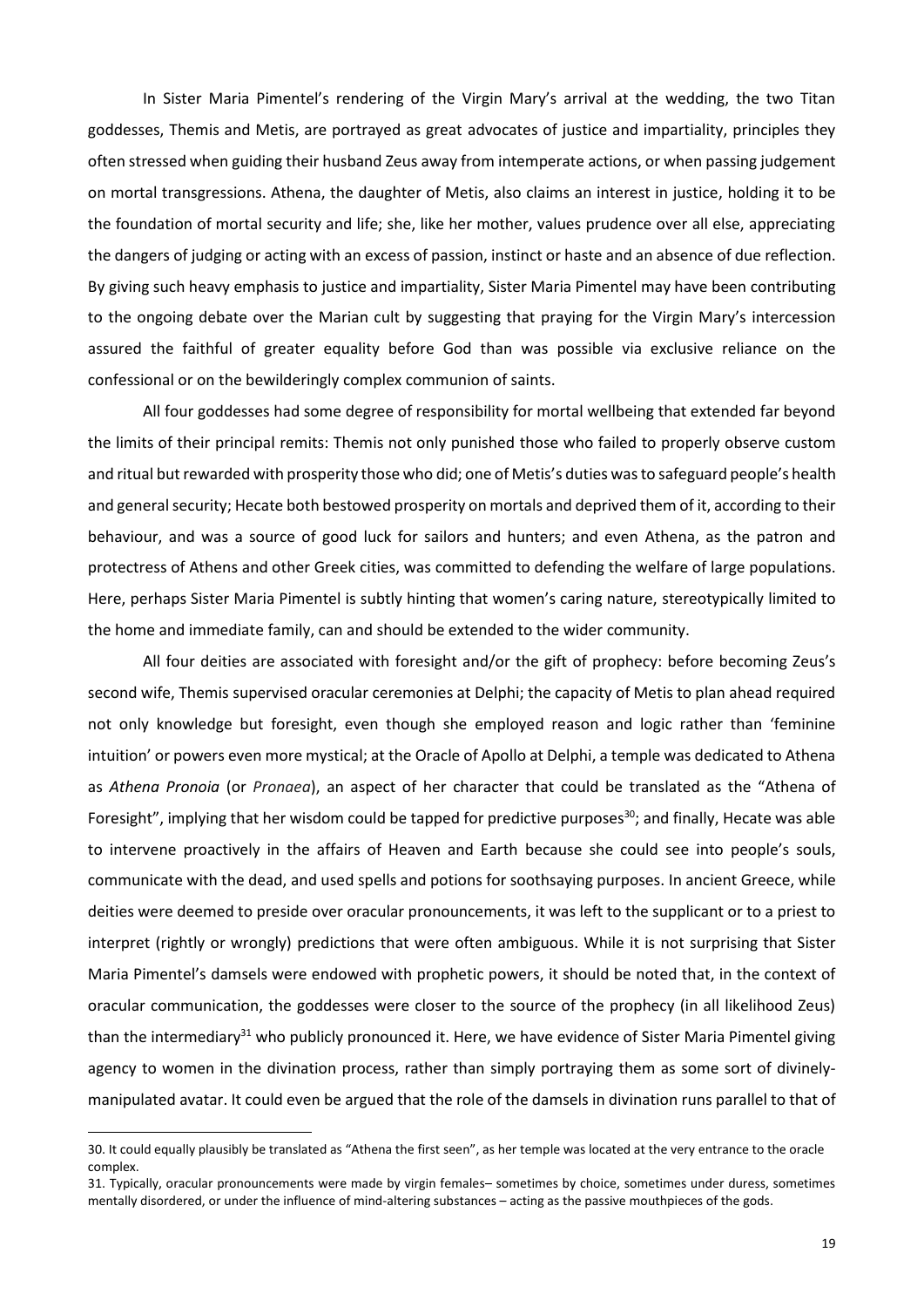the Virgin Mary after her Assumption, the main difference being that while mortals consciously took the initiative in seeking oracular guidance, Mary would appear unexpectedly to individuals in a vision whose purpose was to communicate an important message.

Finally, each deity is associated in one way or another with knowledge and its wise application: Themis, goddess of divine justice, was "The Lady of Good Counsel" and advisor to her husband Zeus, and represents impartiality in the poem; Metis continued to give prudent advice after her marriage to Zeus, and denotes reason; Athena, combining the wisdom and astuteness of her mother Metis, and the warlike traits of her father Zeus, perhaps representing prudence more than any of her colleagues; and Hecate, whose vast divine remit and prodigious occult skills $32$  allowed her to see holistically and act with cosmic coherence, connotes in the poem what might be termed 'vision'. In Sister Maria Pimentel's verses, the centrality of knowledge and its wise application not only contradicts the misogynistic stereotype of women's ostensibly inferior intellect, and excessive spontaneity and rashness, but also challenges the male presupposition of female weakness and perfidy that is rooted in the Biblical account of the role of Eve in the downfall of Man.

Though the four members of the entourage display mutual respect, as they read their self-penned testimonials, we become aware of a certain rivalry between them. Each makes a point of projecting herself as *prima inter pares* of the group, a posture that reflects the tensions that existed not only between their unique qualities but also how they used the attributes they shared. Plausibly, Sister Maria Pimentel intended her readers to reflect on the efforts required of the faithful if the qualities of the Virgin Mary (such as her purity, perfection and uniqueness, and her regal/divine status) and her spiritual functions (e.g. compassion, intercession, advocacy, interlocution) were to remain compatible and operate in harmony. It is unclear whether the author had the general religious context in mind or was thinking more specifically of Portugal's ongoing existential crisis; in either case, an overarching and holistic perspective (as exemplified by Hecate and, to a lesser extent, by Athena) would be crucial if schisms within the Church and prolonged conflict between two Catholic nations were to be avoided.

As a result of Sister Maria Pimentel's decision to foreground the Virgin Mary in terms of narrative development and characterisation – an option the authorities would have found relatively easy to condone – she was able not only to give greater strength, substance and texture to the Marian personality, which had already become a symbol of resistance against Spanish rule, but also to construct a vision of womanhood in general that subtly contradicted the male stereotypes of her time, thereby reinforcing the radical impact of her epic poetry as a whole.

While this option may have comforted many among her mainly female readership, there are only two circumstances – or so it appears to us – in which Sister Maria Pimentel's enterprise would have avoided condemnation from the Churchor the civil authorities, namely if the panel of assessors had been negligent and/or incompetent in the execution of their duties, or its members had been complicit in aiding the

<sup>32.</sup> Namely, her knowledge of magic, of the healing and harmful properties of plants, of the secrets of the underworld, and her insights into the mortal soul and the memories of the dead.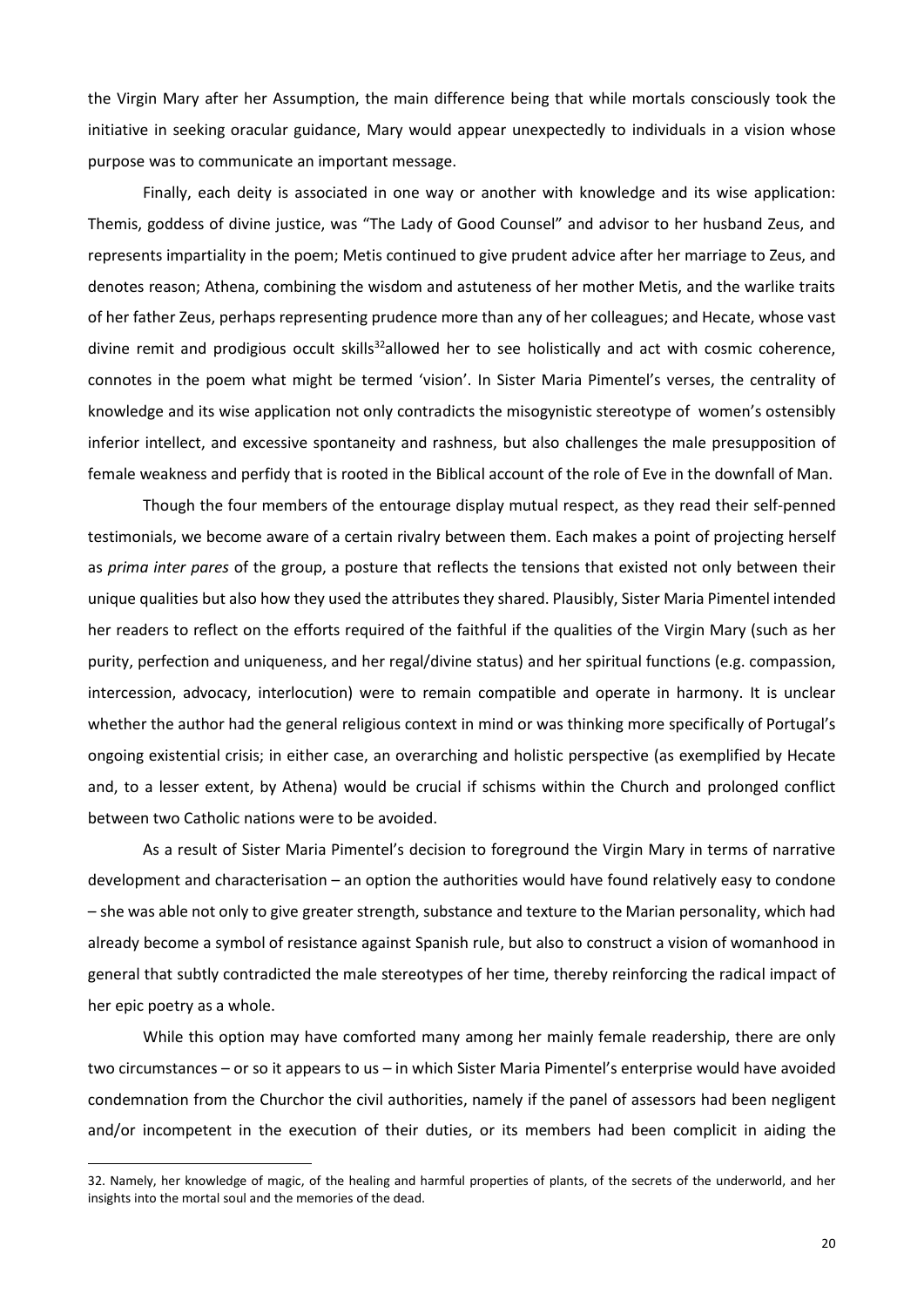publication of what could have been considered a subversive text. Among the clerics appointed to licence the book's publication and those who, in their prefatory texts, attested so enthusiastically to the quality and wholesomeness of her work, there were several whose power in the Holy Office and/or prestige as religious authors and poets was so great that any reservations regarding the panel's rigour or competence can be dismissed.<sup>33</sup>The possibility of complicity is more plausible, since final authorisation for any publication had to be given by the powerful and largely autonomous Abbot of Alcobaça, to whom all members of the Cistercian order to which the author belonged owed allegiance and whose appointment, since 1587, had ceased to be a royal sinecure.

This leaves but one explanation, namely that Sister Maria Pimentel's work was indeed judged to be consistent with Church teachings (as the text of the licence makes clear) and, while it may have surprised some of the assessors that the Virgin Mary had been given almost as much prominence as Jesus in the epic work, they would have been quick to appreciate the political value of an authorial decision that provided a stirring evocation of the Virgin Mary and a source of inspiration to all Portugal in the years immediately before the successful coup against Spanish rule.

It remains unclear how conscious the assessors were of Sister Maria Pimentel's wider foregrounding of the feminine in her verses, but they probably understood that in order to extend and deepen the characterisation of the Virgin Mary she would need to employ a literary device of some sort. As we have seen, her strategy was to introduce four characters from Greek mythology in order to symbolize and explore different aspects of the Mary's personality and purpose. While this was an admirable device to achieve her literary objective, she seems to have deliberately selected four deities, Themis, Metis, Athena and Hecate, because they possessed in varying proportions all or some of those attributes(impartiality, wisdom, courage, prudence and an overarching vision) through which a subtle message could also be sent to her readers, namely that women had much more to offer the world than meek compliance. Sister Maria Pimentel's verses repeatedly stress that women, in spite of labouring under the weight of original sin, have a capacity for knowledge, responsibility and authority equal to any man's and that, by harnessing and applying these competencies, Eve's disobedience could be redeemed, and women could forge a more appropriate and relevant place for themselves in the world. It may even be the case that, using an unmistakable metaphor for female subordination in general and more particularly for the hegemony of Spain's Saint James over Portugal's Saint Mary, the Cistercian nun was sending a message to those contemplating open defiance against what many regarded as an ongoing Spanish occupation.

1

<sup>33.</sup> For example, Sebastião César de Meneses was a prominent cleric, Inquisitor, politician, diplomat and poet. Both Dâmaso da Apresentação and Gaspar dos Reis were members of the Supreme Council of the Holy Office (i.e. the Inquisition), while Teodósio de Lucena (a specialist in philosophy) was one of its many Censors and DiogoOsório de Castro also appears to have been an Inquisitor. On the panel, Arsénio da Paixão, formerly Abbot of Alcobaça on two occasions, represented the Cistercian monastery to which all members of the order owed allegiance (Silva 2014, p. 24; Vilela 2017, p.72).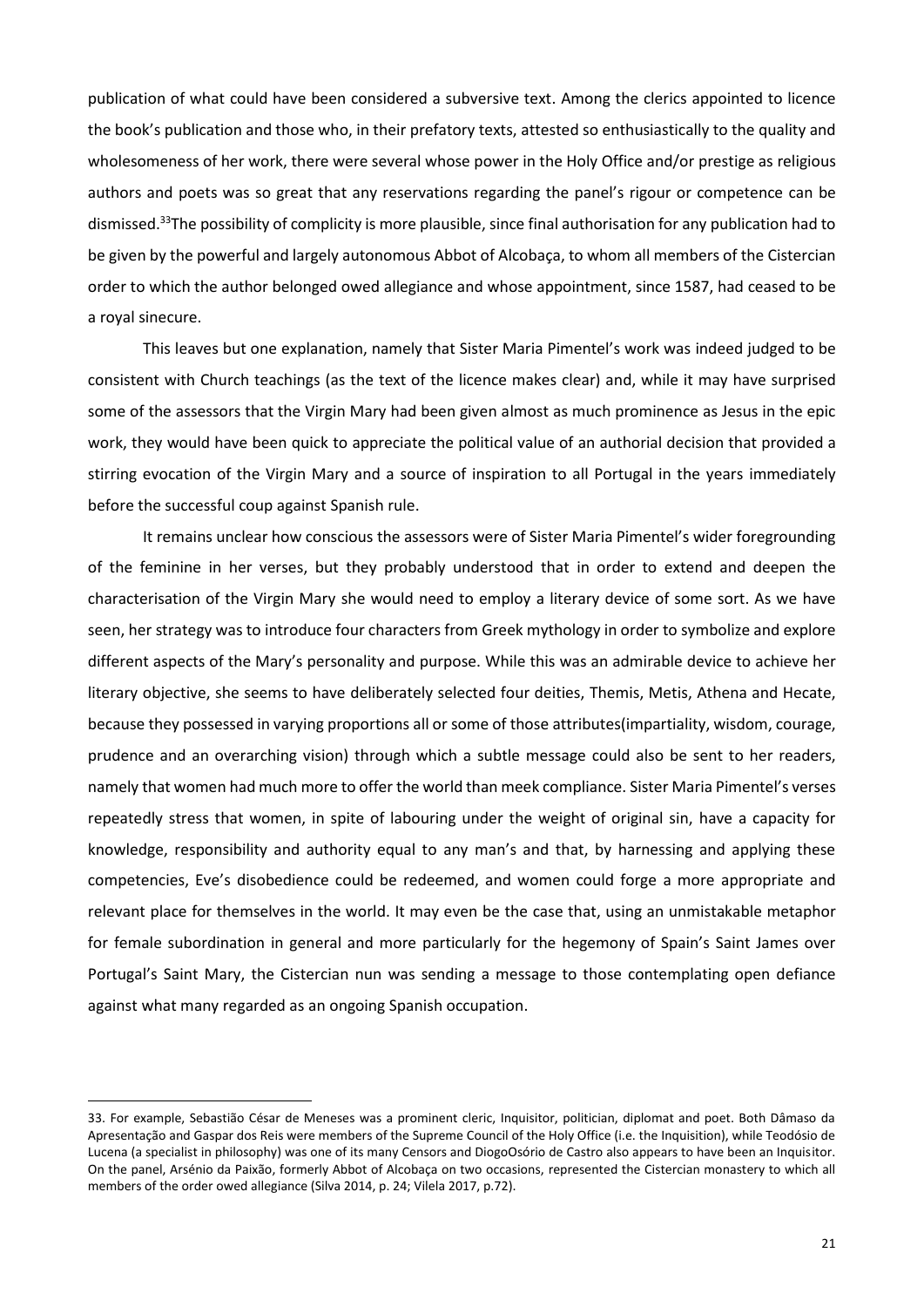#### **Bibliographical references**

AESCHYLUS, **[The Oresteian Trilogy:](https://www.amazon.co.uk/dp/1542709237/ref=rdr_ext_tmb) The Eumenides**, trans. Christopher Collard. Oxford UK: Oxford University Press, 2009.

ANASTÁCIO, Vanda (ed.). **Uma antologia improvável. A escrita das mulheres (séculos XVI a XVIII)**. Lisbon, Portugal: Relógio d'Água, 2013.

BOWRA, Cecil, M., **Heroic Poetry**. London UK: Macmillan, 1952.

CONDE, Antónia Fialho. Espaço literário feminino. A obra de Soror Maria de Mesquita Pimentel. In: OLIVEIRA, Francisco *et al*. (eds.). **Espaços e paisagens. Antiguidade clássica e herança contemporânea. Vol. 2. Línguas e Literaturas. Idade Média. Renascimento. Recepção**. Coimbra, Portugal: APEC, 2009. pp. 353-360.

HESIOD, Theogony. In HESIOD**, The Homeric hymns and Homerica**, trans. Evelyn-White, Hugh G., Loeb Classical Library, Vol 57, Cambridge, Mass. (USA): Harvard University Press, revised edition, 1914.

JACOBS, Amber, **On Matricide: Myth, Psychoanalysis and the Law of the Mother**. New York, USA: Colombia University Press, 2007.

MACHADO, Diogo Barbosa, **Bibliotheca Lusitana, Crítica e Cronológica**. Lisbon, Portugal: Oficina de Ignácio Rodrigues da Fonseca, 1752, Vol. III., pp. 427-428.Available online at: [https://archive.org/details/bibliothecalusit03barbuoft/page/427\(](https://archive.org/details/bibliothecalusit03barbuoft/page/427)first accessed 2 June 2019).

MORUJÃO, Isabel. **Literatura devote em Portugal no tempo dos Filipes: o** *Memorial da Infância de Christo***, de Soror Maria de Mesquita Pimentel**. In: *Via Spiritus,* Porto, Portugal, Nº. 5, 1998, pp. 177-208.

PAUSANIAS. **A Description of Greece**, Books I and II, trans. W. H. S. Jones, London UK/New York USA; Heinemann/Putnam, and the state online online online available continues online

at[:https://archive.org/details/pausaniasgreece01pausuoft/page/n4](https://archive.org/%20details/pausaniasgreece01pausuoft/page/n4) (first accessed 8 May 2019).

PIMENTEL, Soror Maria de Mesquita. **Memorial da Infância de Cristo e Triunfo do divino Amor**, Fabio Mario da Silva (ed). São Paulo, Brazil: Editora Todas as Musas, 2016.

PIMENTEL, Soror Maria de Mesquita. **Memorial dos Milagres de Cristo e Triunfo do divino Amor**. Fabio Mario da Silva (ed.). São Paulo, Brazil: Editora Todas as Musas, 2017.

PIMENTEL, Soror Maria de Mesquita. **Memorial da Paixão de Cristo e Triunfo do divino Amor**. Fabio Mario da Silva (ed.). São Paulo, Brazil: Editora Todas as Musas (forthcoming).

SILVA, Fabio Mario da. **A Virgem Maria, a heroína épica de Soror Maria de Mesquita Pimentel**. *Navegações* (Porto Alegre, Brazil), Vol. 7, Nº. 1, pp. 55-60, Jan-June 2014. Available online at: <http:// revistaseletronicas.pucrs.br/ojs/index.php/navegacoes/article/view/1540> (first accessed 12 August2019).

SILVA, Fabio Mario da, Estudo Introdutório. In: PIMENTEL, Soror Maria de Mesquita. **Memorial da Infância de Cristo e Triunfo do Divino Amor**.São Paulo, Brazil: Editora Todas as Musas, 2016a, pp. 16-64.